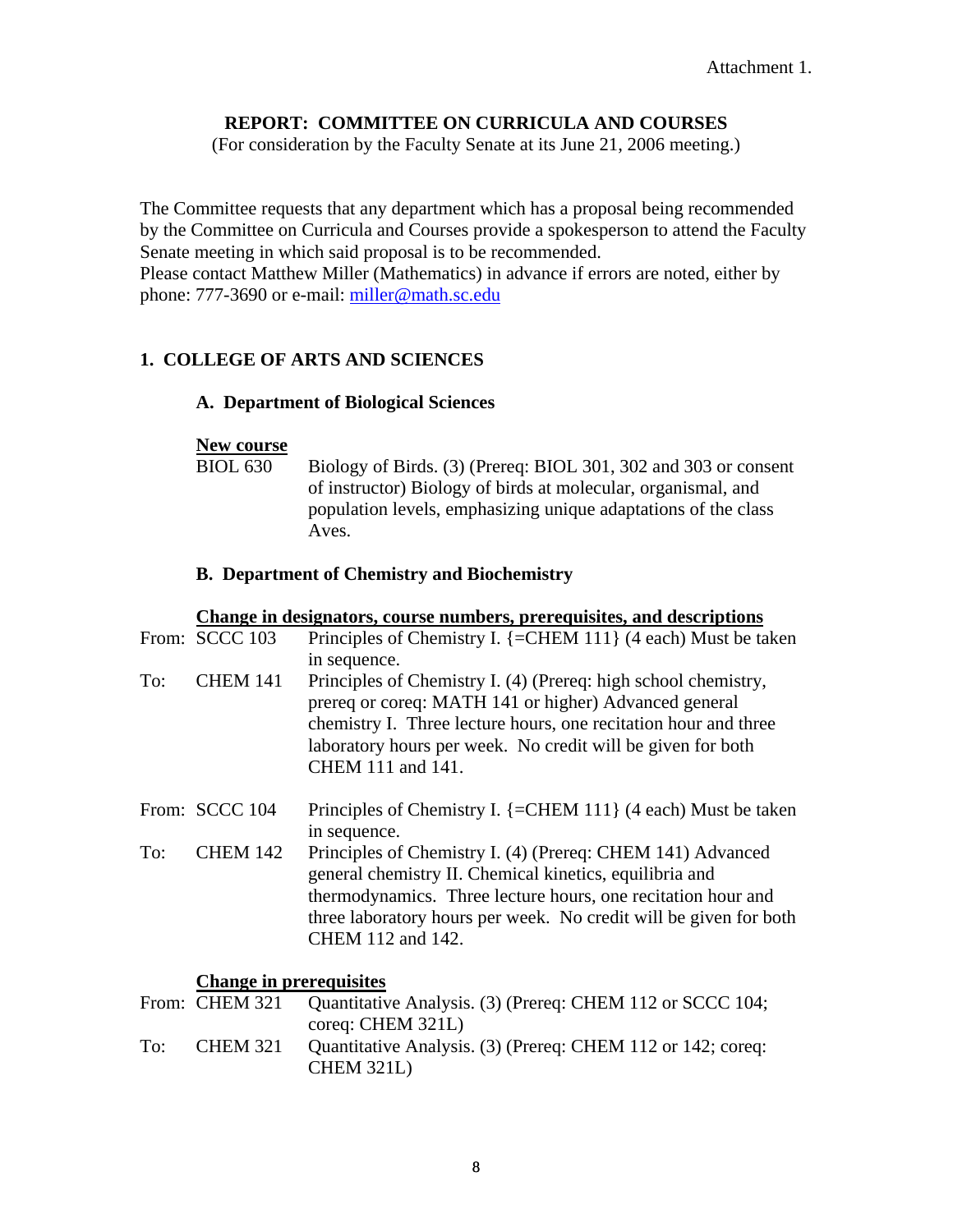|     | From: CHEM 333 Organic Chemistry I. (3) (Prereq: CHEM 112 or SCCC 104) |
|-----|------------------------------------------------------------------------|
| To: | CHEM 333 Organic Chemistry I. (3) (Prereq: CHEM 112 or 142)            |

## **Change in curriculum, Website 2005-06 Undergraduate Bulletin, to reflect the proposed change in designators and numbering.**

| Current                                                        | <b>Proposed</b>                                                             |
|----------------------------------------------------------------|-----------------------------------------------------------------------------|
| <b>Bachelor of Science in Chemistry</b>                        | <b>Bachelor of Science in Chemistry</b>                                     |
| 4. Electives, see "College of Arts and<br>Sciences."           | 4. Electives, see "College of Arts and<br>Sciences."                        |
| SCCC 103 and 104 are equivalent to CHEM 111,<br>112, and 321L. | <sup>1</sup> CHEM 141 and 142 are equivalent to CHEM 111,<br>112. and 321L. |

## **C. Department of English**

#### **New course**

- SPCH 331 Organizational Communication. (3) Examines communication behavior and networks within organizations through the study of major theories of organizational communication, identifies and defines primary concepts, and applies them to organizational scenarios and case-studies.
- **D. Department of Languages, Literatures, and Cultures**

#### **Offering of courses via Telecommunications**

- RUSS 121 Elementary Russian. (4). **Also approved to be offered via telecommunications.**
- RUSS 122 Basic Proficiency in Russian. (4) **Also offered to be offered via telecommunications.**

#### **E. Department of Theatre and Dance**

#### **New courses**

DANC 102 A or B Ballet Technique I. (1) A beginning study of ballet with emphasis on alignment, classical historical traditions and combinations or movement. Suffix A dance majors, minors; Suffix B non-majors. May be repeated up to six times for credit.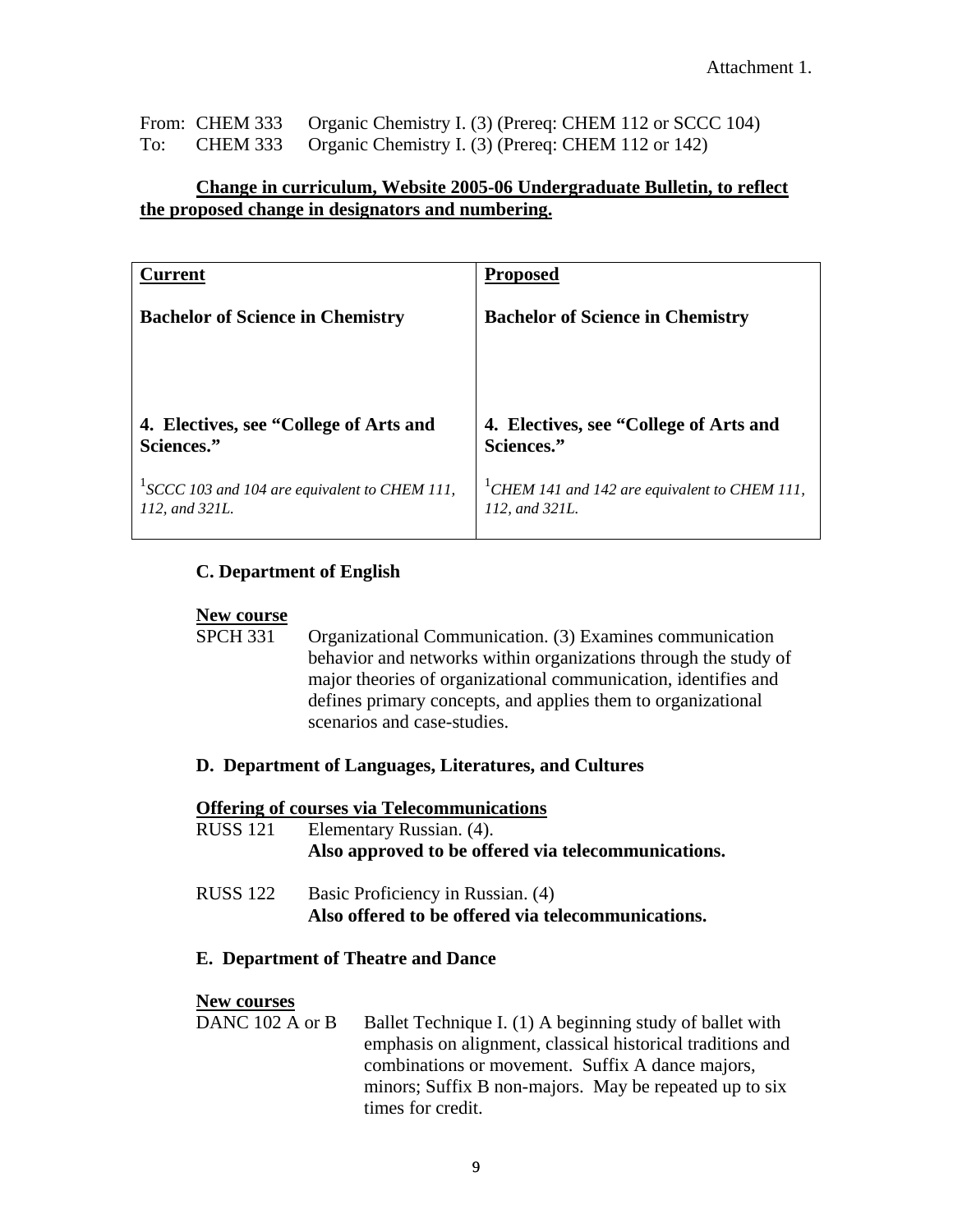DANC 111 A or B World Dance I. (1) World Dance is dance experience in diverse world dance forms. Suffix A dance majors, minors; Suffix B non-majors. May be repeated up to six times for credit.

DANC 112 A or B Contemporary Dane Technique I. (1) An introduction to modern dance with the beginning practice of movement technique. Suffix A dance majors, minors; Suffix B nonmajors. May be repeated up to six times for credit.

- DANC 113 A or B World Dance II. (1) World Dance is dance experience in diverse world dance forms. Suffix A dance majors, minors; Suffix B non-majors. May be repeated up to six times for credit.
- DANC 150 Introduction to Dance. (3) An introductory course on dance as art, communication, and cultural expression as it applies to a career in dance. Fine arts requirement for the Dance Major. Open to nonmajors.
- DANC 170 Ballroom Dance I. (1) Introduction of six major dances (Foxtrot, Waltz, Tango, Cha Cha, Swing, and Rumba) to students with no dance experience. The emphasis will be on learning dance figures and patterns.
- DANC 171 Ballroom Dance II. (1) Intermediate steps will include challenging choreography or patterns. The emphasis in technique will be based on developing speed and elegance while dancing complex patterns.
- DANC 177 Dance Company I. (1) This course is designed for rehearsals leading to dance performances; and including student choreography, on stage productions, the dance touring ensemble and components of dance production. Repeat seven times.
- DANC 178 Jazz Dance Technique I. (1) A beginning level class focusing on coordination, rhythm, alignment, jazz vocabulary, and jazz dance positions. May be repeated up to six times for credit.
- DANC 202 A or B Ballet Technique II. (1) (Prereq: DANC 102 or equivalent) Second level of classical ballet technique facilitating skill in allegro and adagio work. Suffix A dance majors, minors; Suffix B non-majors. May be repeated up to six times for credit.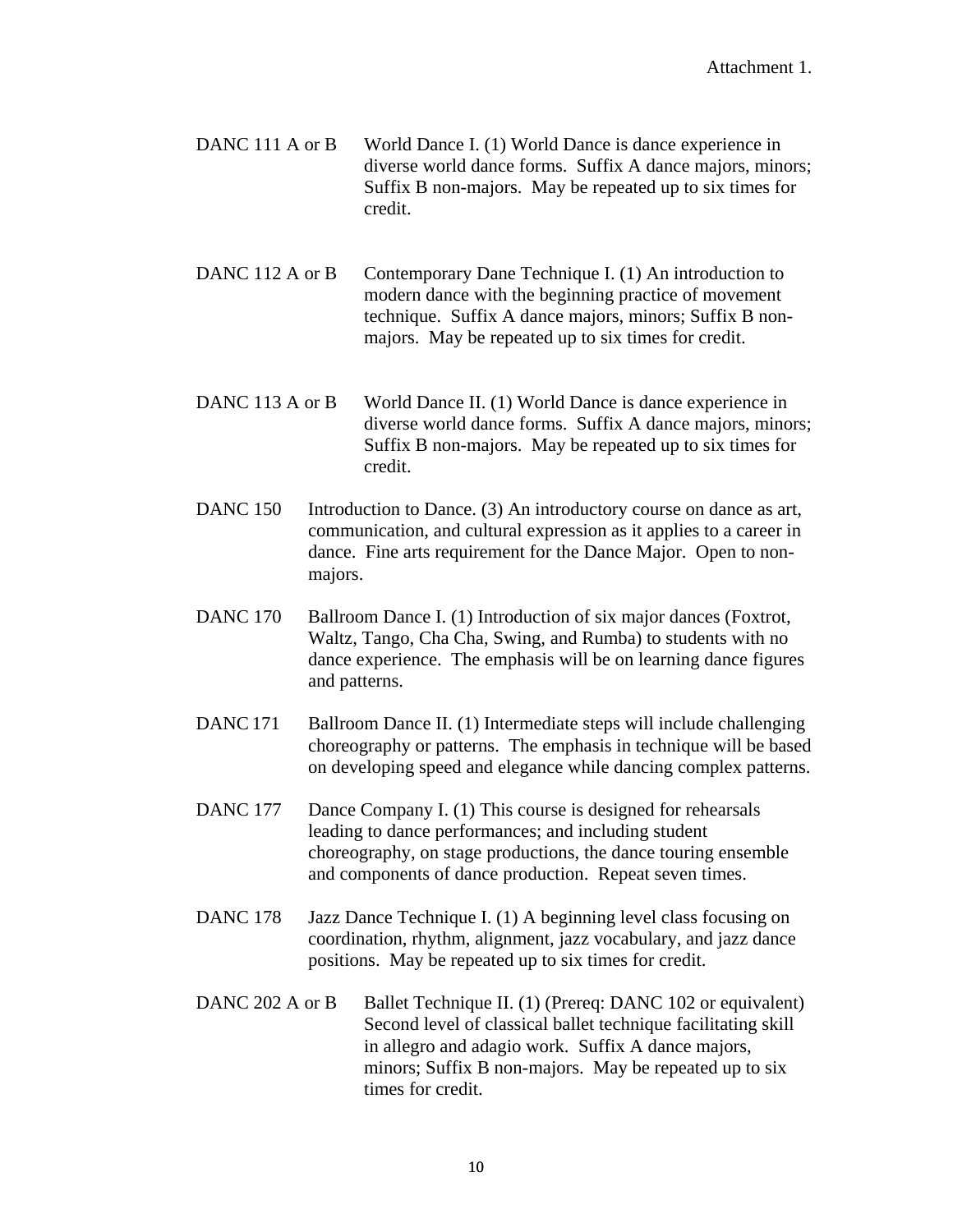- DANC 211 A or B World Dance III. (1) World Dance is dance experience in diverse world dance forms. Suffix A dance majors, minors; Suffix B non-majors. May be repeated up to six times for credit.
- DANC 212 A or B Contemporary Dance Technique II. (1) (DANC 112 or equivalent, placement audition or permission of instructor) A second level of contemporary technique, with emphasis on skill refinement and aesthetic elements. Suffix A dance majors, minors; Suffix B non-majors. May be repeated up to six times for credit.
- DANC 213 A or B World Dance IV. (1) World Dance is part for dance experience in diverse world dance forms. Suffix A dance majors, minors; Suffix B non-majors. May be repeated up to six times for credit.
- DANC 250 A or B Dance Improvisation and Composition. (3) An introductory course on dance composition and the creative process. Exploration and improvisation of different dance forms; specific choreographic tools. Suffix A dance majors, minors; Suffix B non-majors. May be repeated up to six times for credit.
- DANC 270 Dance Education I. (3) (DANC 250, 281, or 282 at least one. Not open to freshmen or sophomores. Minimum of 90 hour in program of study. Recommended students have completed at least three semesters of technique and GPA of 2.0 or higher.) An overview of teaching dance as art in K-12, foundations for dance curriculum, instruction and assessment.
- DANC 270P Practicum in Dance Education I. (1) (Coreq: DANC 270) This practicum is to observe and assist only; no teaching, dance educators teaching in school-based settings: Elementary, middle, and high school.
- DANC 278 Jazz Dance Technique II. (1) (Prereq: DANC 178 or permission of instructor) An intermediate level class focusing on coordination, rhythm, alignment, jazz vocabulary, jazz dance positions, and expanded knowledge of theatrical jazz dance. May be repeated up to six times for credit.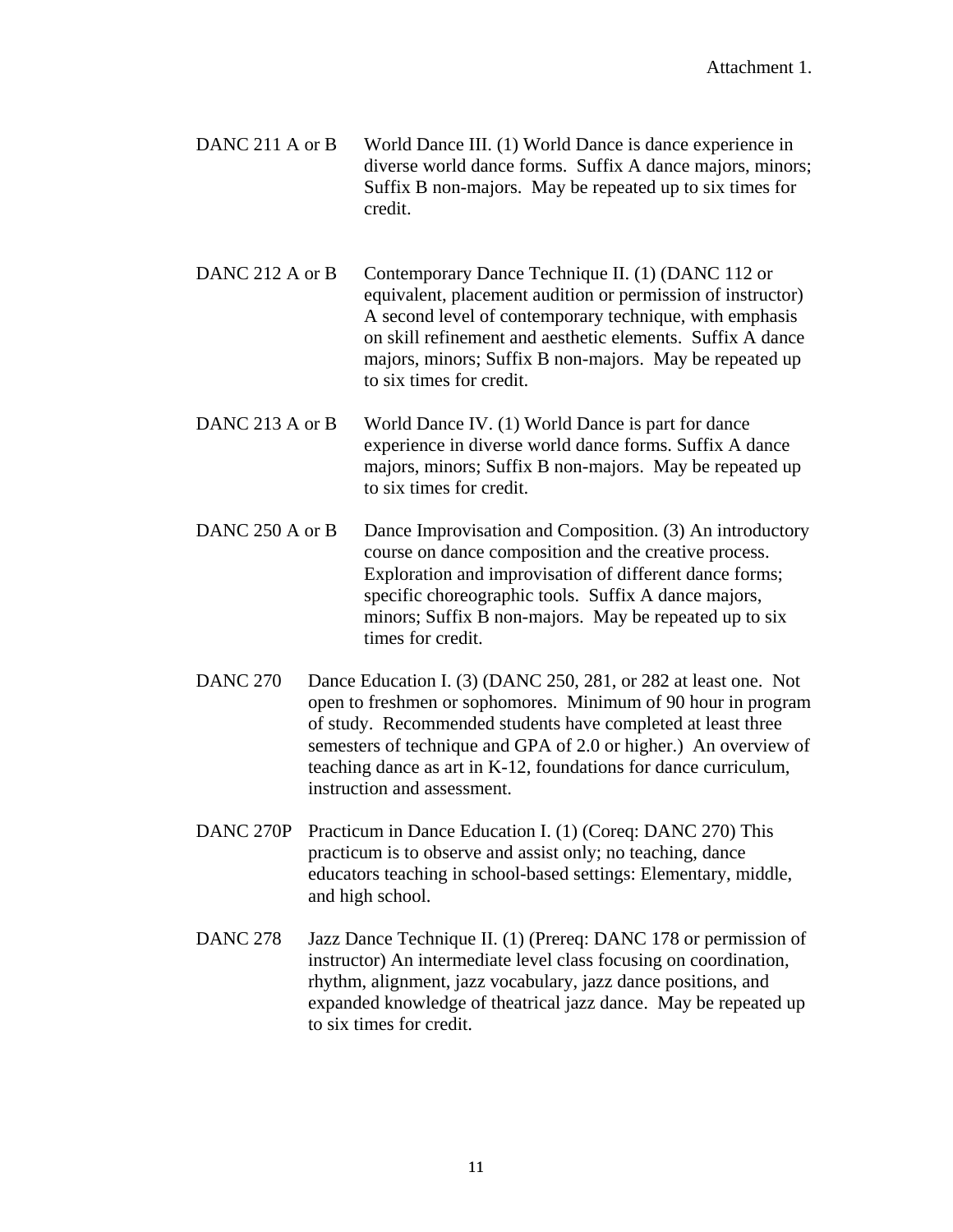- DANC 281 Ballet Dance History. (3) (Prereq: DANC 150) A survey of ballet from pre-classical to contemporary ballet, including aesthetic perspectives. This course will be primarily lecture and will include demonstrations and videos from distinguished repertories and choreographers.
- DANC 282 Contemporary Dance History. (3) (Prereq: DANC 150) The study of historic developments in contemporary dance, to include selected major choreographers and their works. This course will focus on dance in relationship to culture, aesthetics, and philosophy.
- DANC 302 A or B Ballet Technique III. (1) (Prereq: DANC 102, 202 or equivalent) Third level of classical ballet technique. Suffix A dance majors, minors; Suffix B non-majors. May be repeated up to six times for credit.
- DANC 311 A or B World Dance V. (1) World Dance is for dance experience in diverse world dance forms. Suffix A dance majors, minors; Suffix B non-majors. May be repeated up to six times for credit.
- DANC 312 A or B Contemporary Dance Technique III. (1) (Prereq: DANC 112, 212 or equivalent) A third level technique with refinement skills, and complex combinations. Suffix A dance majors, minors; Suffix B non-majors. May be repeated up to six times for credit.
- DANC 313 A or B World Dance VI. (1) World Dance is dance experience in diverse world dance forms. Suffix A dance majors, minors; Suffix B non-majors. May be repeated up to six times for credit.
- DANC 350 Choreography I. (3) (Prereq: DANC 250. Recommend students have completed at least three semesters of technique.) An intermediate level choreography and composition course designed to create and adapt work in different dance forms in modern, jazz, and ballet.
- DANC 370 Dance Education II: Creative Dance for Children. (3) (Prereq: DANC 270, 270P. Not open to freshmen and sophomores. Recommend students have completed at least four semesters of technique and world dance. Coreq: DANC 370P) A second level of teaching dance as art in K-12, foundations for dance curriculum, instruction and assessment.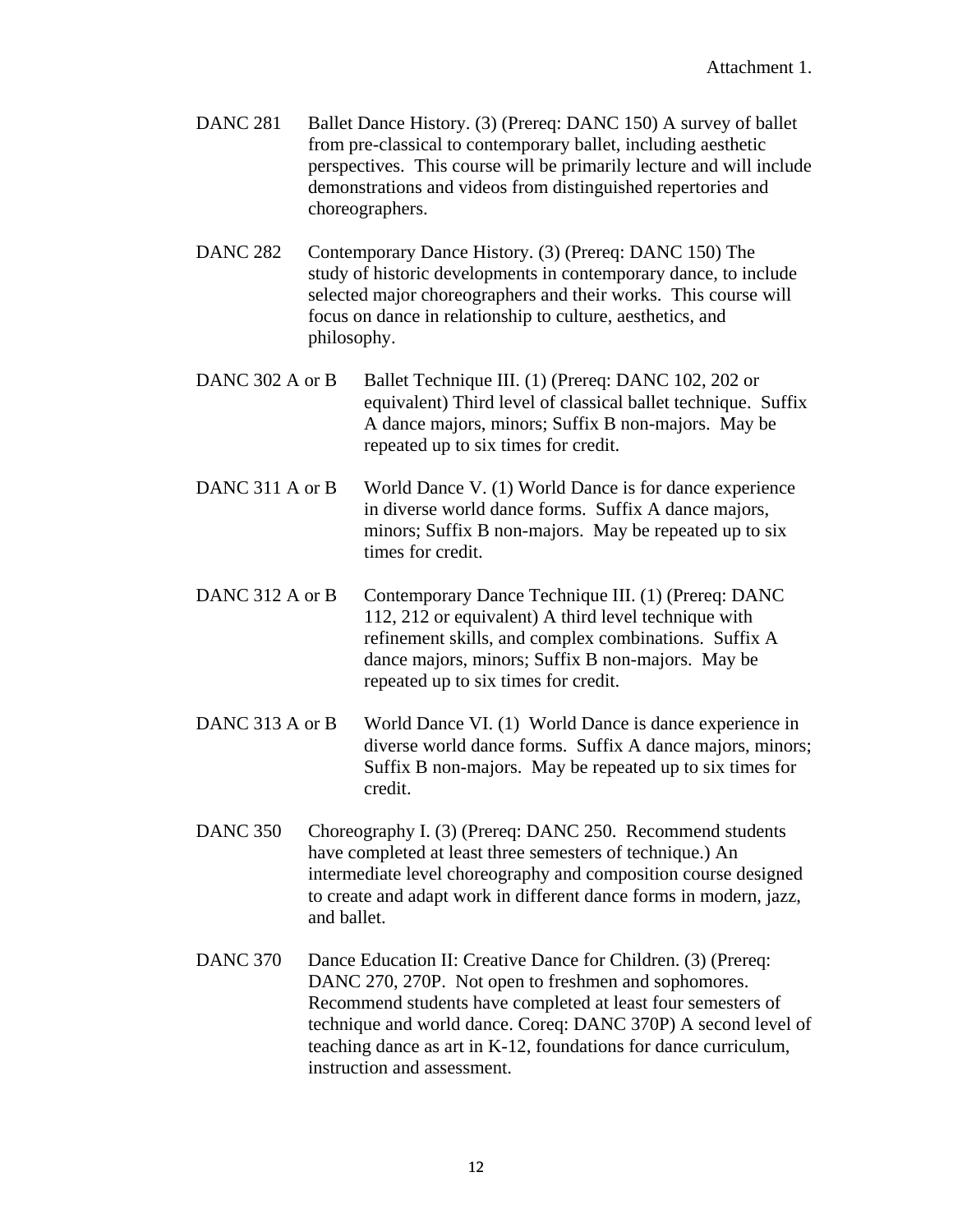- DANC 370P Practicum in Dance Education II. (1) (Coreq: DANC 370) This practicum is to assist the coordinating teacher to lead creative dance activities, and observe dance educators facilitating creative dance at selected primary and/or elementary schools.
- DANC 385 Men's Ballet. (1) (Prereq: 4 semesters of ballet or equivalent) Study of the art of classical ballet for men with increased emphasis on facilitating skill in allegro and adagio work specific to male technique.
- DANC 402 A or B Ballet Technique IV. (1) (Prereq: DANC 102, 202, 302 or equivalent) Intensive fourth level of classical ballet technique. Suffix A dance majors, minors; Suffix B nonmajors. May be repeated up to six times for credit.
- DANC 411 A or B World Dance VII. (1) World Dance is part of the core curriculum for dance experience in diverse world dance forms and history. Suffix A dance majors, minors; Suffix B non-majors. May be repeated up to six times for credit.
- DANC 412 A or B Contemporary Dance Technique IV. (1) (Prereq: DANC 112, 212, 312 or equivalent) Intensive advanced level contemporary dance technique. Suffix A dance majors, minors; Suffix B non-majors. May be repeated up to six times for credit.
- DANC 420 Teaching Methods of Ballet. (3) (Prereq: Recommend students have completed at least four semesters of ballet technique.) The foundations of ballet technique are analyzed systematically. Students will learn to teach ballet technique and organize course work for all levels.
- DANC 421 Teaching Methods of Contemporary Dance. (3) (Prereq: Recommend students have completed at least four semesters of contemporary dance technique.) The foundations of contemporary dance technique are analyzed systematically. Students will learn to teach contemporary dance technique and organize course work for all levels.)
- DANC 440 Pas de Deux (Partnering). (1) (Prereq: DANC 302or equivalent) Study of the art of classical ballet pas de deux for men and women. Special attention will include adagio work from classical ballet repertory and contemporary dance.
- DANC 450 Choreography II. (3) (Prereq: DANC 250, 350, or permission from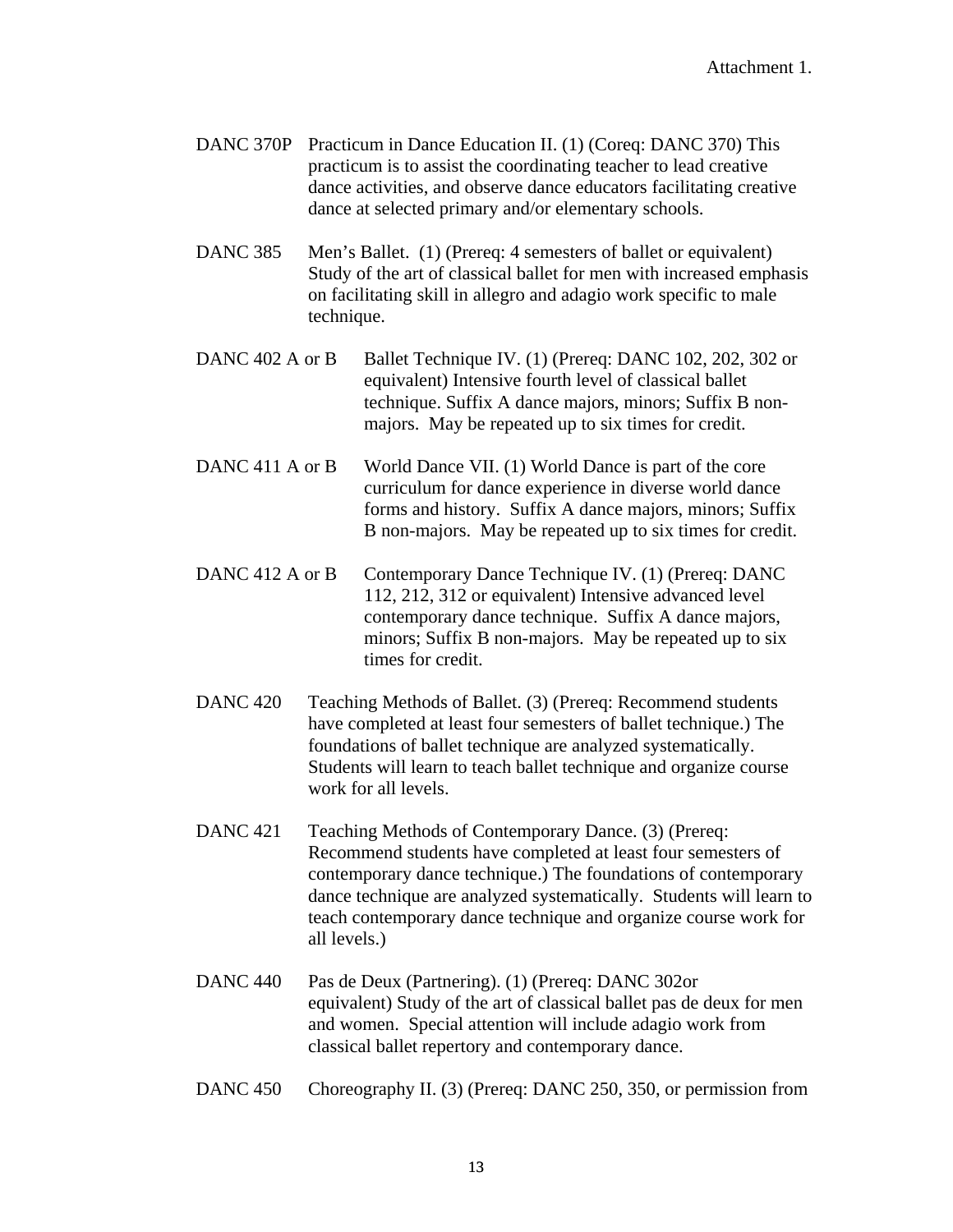instructor. Recommend students have completed at least five semesters of technique.) An advanced level choreography course. Specialized work in dance using musical forms and based on different dance techniques.

- DANC 470 Dance Education III: Dance Pedagogy for Middle and High School. (3) (Prereq: DANC 270, 270P, 370, 370P, five semesters of ballet, five semesters of modern dance. Not open to freshmen or sophomores. Minimum of 90 hours in program of study.) The application of teaching dance as art for middle and high school. Elements to be taught will be foundations for dance curriculum, instruction and assessment.
- DANC 471 Synthesis of Dance Education Constructs (pre-internship seminar). (1) (Prereq: DANC 270, 270P, 370, 370P. Open only to teacher certification candidates in dance education. Coreq: DANC 470) Seminar allows students to synthesize content and skills from all previous course work for dance and education before their student teaching experience.
- DANC 480 Dance Analysis and Criticism. (3) (Prereq: DANC 250, 281, 282, 350, two dance forms (8 hours), junior status recommended) This is an advanced course in dance analysis and criticism, labonotation, analysis of major choreographic work, and an analysis through interactive CD-ROM (Technology).
- DANC 490 Senior Capstone Concert. (2) (Prereq: DANCE 250, 350, plus other dance and major requirements before last semester of senior year) this course is the culmination of the performance/ choreography dance major. A senior project that encompasses a complete choreographic work leading to stage production and performance.

#### **Change in course number**

- From: DANC 303 The Dancer's Body. (3)
- To: DANC 203 The Dancer's Body. (3)

## **Change in course number and credit hours**

- From: DANC 402 Pointe Variations for Intermediate/Advanced Ballet. (3)
- To: DANC 403 Pointe Variations for Intermediate/Advanced Ballet. (1)

#### **Change in title and description**

|     | From: DANC 378  | Beginning Jazz Dance. (1) Performance of jazz dance from its |
|-----|-----------------|--------------------------------------------------------------|
|     |                 | early black origins to its use on the contemporary stage.    |
| To: | <b>DANC 378</b> | Jazz Dance Technique III. (1) Advanced level jazz dance      |
|     |                 | technique. May be repeated up to six times for credit.       |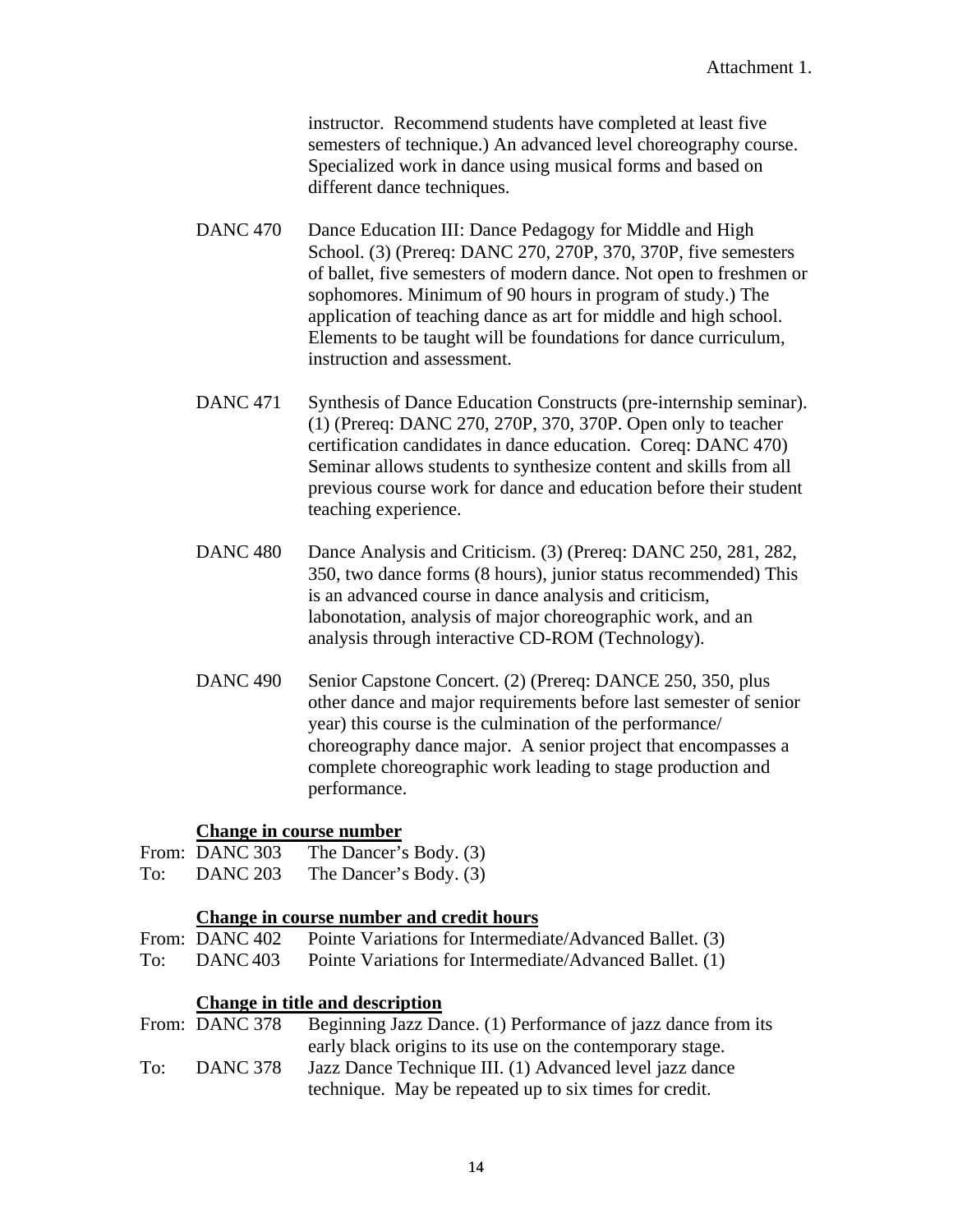| <b>Deletions</b> |                                              |
|------------------|----------------------------------------------|
| <b>DANC 274</b>  | Beginning Modern Dance. [=PEDU 162] (1)      |
| <b>DANC 371</b>  | Introduction to Choreography. (3)            |
| <b>DANC 374</b>  | Intermediate Modern Dance. [=PEDU 163] (1)   |
| <b>DANC 375</b>  | Beginning Ballet. [=PEDU 164] (1)            |
| <b>DANC 376</b>  | Intermediate Ballet. [=PEDU 165] (1)         |
| <b>DANC 379</b>  | Intermediate Jazz Dance. (1)                 |
| <b>DANC 401</b>  | Dance Composition. (3)                       |
| <b>DANC 474</b>  | Advanced Ballet. (1)                         |
| <b>DANC 477</b>  | Teaching Methods of Dance and Practicum. (4) |

# **Change in curriculum, Website 2005-06 Undergraduate Bulletin.**

| <b>Current</b>                                                                                                                                                                                                                                                                                                                                                                                                                                                                                                                                                                                                                                                                                                                                                                                                                                                                                                                                                                                                                                                                      | Proposed                                                                                                                                                                                                                                                                                                                                                                                                                                                                                                                                                                                                                                                                                                                                                                                                                                                                                                  |
|-------------------------------------------------------------------------------------------------------------------------------------------------------------------------------------------------------------------------------------------------------------------------------------------------------------------------------------------------------------------------------------------------------------------------------------------------------------------------------------------------------------------------------------------------------------------------------------------------------------------------------------------------------------------------------------------------------------------------------------------------------------------------------------------------------------------------------------------------------------------------------------------------------------------------------------------------------------------------------------------------------------------------------------------------------------------------------------|-----------------------------------------------------------------------------------------------------------------------------------------------------------------------------------------------------------------------------------------------------------------------------------------------------------------------------------------------------------------------------------------------------------------------------------------------------------------------------------------------------------------------------------------------------------------------------------------------------------------------------------------------------------------------------------------------------------------------------------------------------------------------------------------------------------------------------------------------------------------------------------------------------------|
| <i><b>Overview</b></i>                                                                                                                                                                                                                                                                                                                                                                                                                                                                                                                                                                                                                                                                                                                                                                                                                                                                                                                                                                                                                                                              | <b>Overview</b>                                                                                                                                                                                                                                                                                                                                                                                                                                                                                                                                                                                                                                                                                                                                                                                                                                                                                           |
| The Department of Theatre and Dance offers a<br>B.A. in Theatre and a B.A. in Dance. The B.A. in<br>Theatre is especially suitable for persons wishing<br>a strong liberal arts education and/or preparation<br>for careers in theatre, the entertainment industry,<br>communication, education, law, medicine, the<br>ministry, etc.                                                                                                                                                                                                                                                                                                                                                                                                                                                                                                                                                                                                                                                                                                                                               | No change                                                                                                                                                                                                                                                                                                                                                                                                                                                                                                                                                                                                                                                                                                                                                                                                                                                                                                 |
| The B.A. in Dance offers two major<br>concentrations: 1) performance and choreography<br>and 2) dance education. The B.A. in Dance with a<br>concentration in dance education is pending<br>approval as a teacher certification program from<br>the State Board of Education. Requirements for<br>the dance performance and choreography<br>concentration include 53-62 credit hours in<br>general education requirements, 30-40 credit<br>hours in major courses, 12 credit hours in cognate<br>courses (or 18 credit hours in minor courses), and<br>15-30 credit hours of electives. Requirements for<br>the dance education concentration include 53-62<br>credit hours in general education requirements,<br>51-55 credit hours in major courses, 12 credit<br>hours in cognate courses (or 18 credit hours in<br>minor courses), and 1-12 credit hours of electives.<br>The USC dance program's emphasis is classical<br>ballet requiring daily ballet technique classes as<br>well as other forms of dance. Academic course<br>work such as choreography, dance history, and | The B. A. in Dance offers two concentrations:<br>(1) performance and choreography with focuses on<br>ballet or contemporary dance; and (2) dance<br>education K-12. The B.A. in Dance with a<br>concentration in dance education is pending approval<br>as a teacher certification program from the State<br>Board of Education. Requirements for the dance<br>performance and choreography concentration include<br>53-62 credit hours in general education<br>requirements, 39 credit hours in major courses, 12<br>credit hours in cognate courses (or 18 credit hours in<br>minor courses), and 7-16 credit hours of electives.<br>Requirements for the dance education concentration<br>include 53-62 credit hours in general education<br>requirements, 50 credit hours in major courses, 24<br>credit hours in professional education courses and 12<br>credit hours in cognate courses.<br>delete |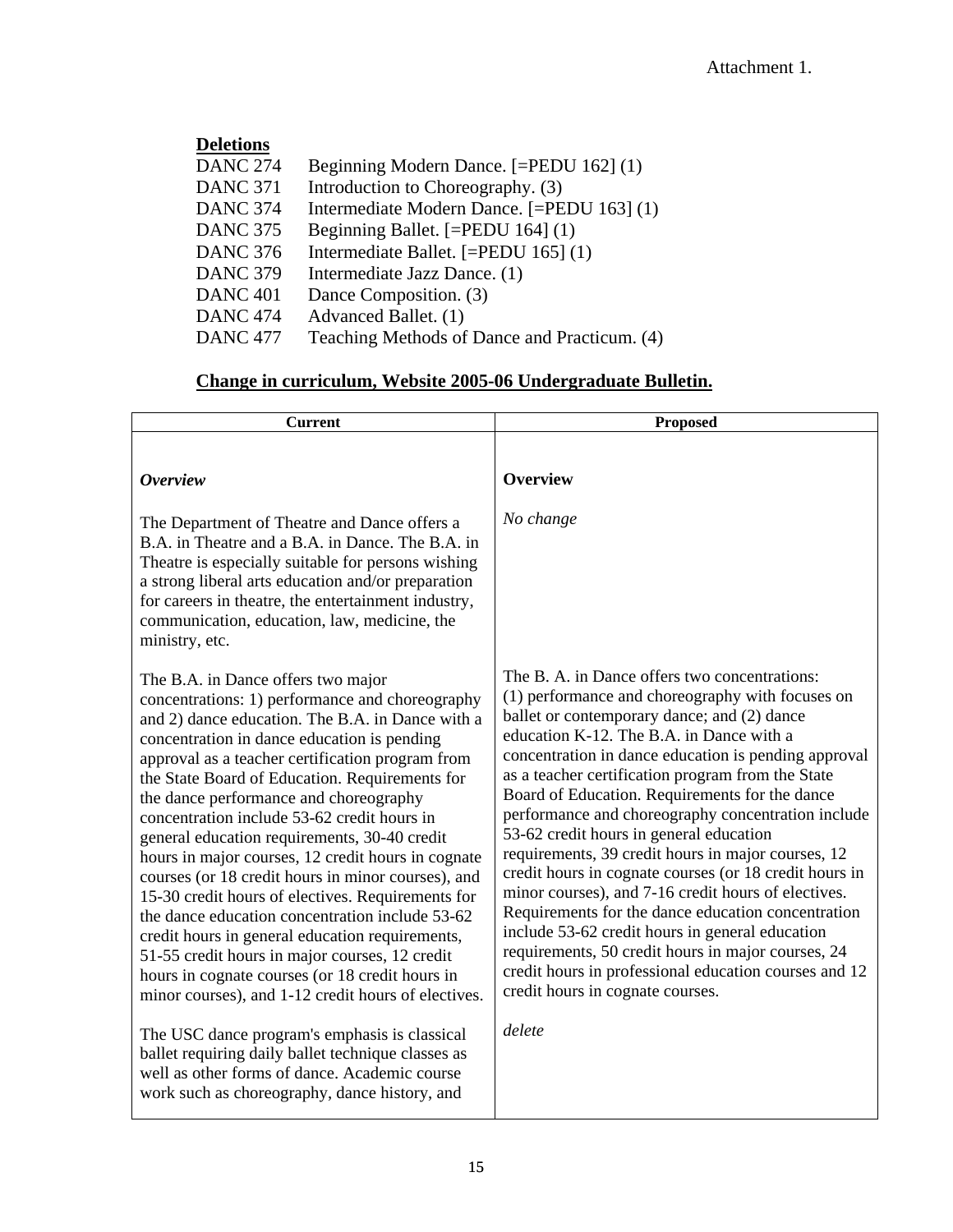theory courses are all ballet-based. All technique classes may be repeated for credit six times. Dance performances will include full-length ballet productions and classical repertory.

## *Bachelor of Arts in Dance: Concentration in Performance and Choreography*

## **Admission Requirements**

1. Entering freshmen and transfer students must meet University admissions requirements and academic standards.

2. Initial acceptance into the dance performance and choreography concentration is dependent upon a qualifying audition in ballet. Students who do not qualify because of technical limitations will be placed in technical dance courses in the dance program and will be on a probationary status for two semesters. After two semesters, probationary students will be re-evaluated for full acceptance into the dance program. Private lessons in the USC Dance Conservatory will be available for two semesters to improve technique. All students' academic and dance progress will be reassessed at the completion of two semesters at USC as a dance major.

### *Bachelor of Arts in Dance: Concentration in Performance and Choreography*

The performance and choreography concentration focusing on classical ballet requires 7 ballet technique classes as well as 7 classes from contemporary and other forms of dance. The contemporary dance focus requires 7 contemporary technique classes as well as 7 classes from ballet and other forms of dance. Academic course work such as choreography, dance history, and theory courses are in ballet or contemporary dance, depending on the focus. Dance performances include full-length ballet productions, classical repertory and contemporary works. All majors are required to be in dance company for 7 semesters.

## **Admission Requirements**

1. Entering freshmen and transfer students must meet University admissions requirements and academic standards.

2. Initial acceptance into the performance and choreography concentration is dependent upon a qualifying dance audition in ballet or contemporary dance.

3. Dance majors in performance and choreography are encouraged to complete all four years at USC, Columbia Campus, due to the rigorous and ongoing nature of the technical proficiency, as well as company requirements. If a student chooses to transfer into the dance major with a concentration in performance and choreography, additional course work may be necessary due to deficiencies. 4. Students who wish to enter the program from another major on the Columbia campus or from

another USC campus must be in good standing and have a cumulative GPA of 2.0 or higher.

## **Progression Requirements**

1. At the end of each semester, dance majors are formally evaluated for technical placement and/or progression to the next level of dance technique. 2. As part of graduation requirements, students must move up at least one level beyond their entry level in ballet or contemporary dance.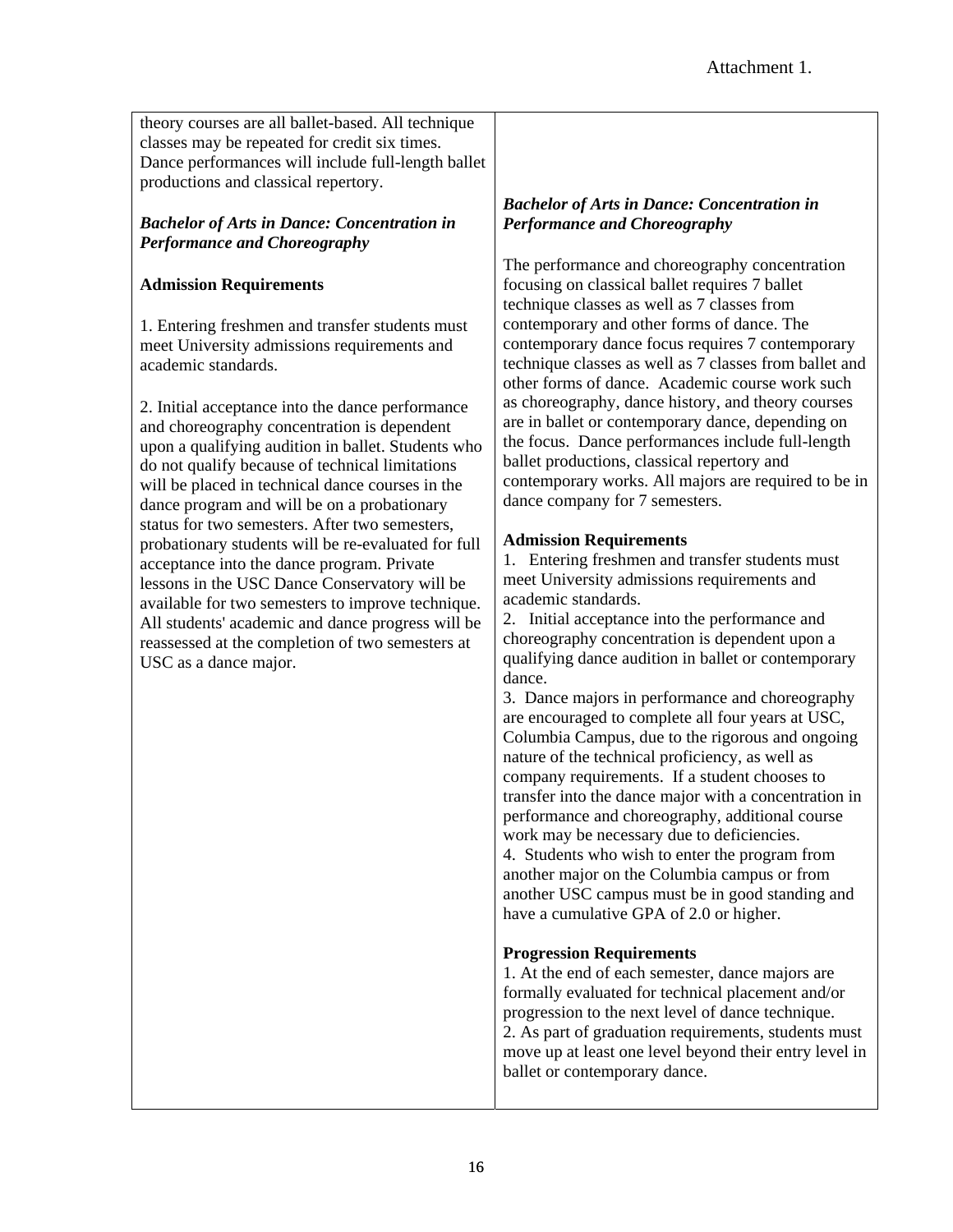# **Curriculum**

*(120 hours)* 

#### **1. General Education Requirements (53-62 hours)**

For a general outline, see "College of Arts and Sciences," curricula section I.

#### **2. Major Requirements (30-40 hours)**

A dance major with a concentration in performance and choreography must earn a minimum of 30 credit hours of major course work within the Department of Theatre and Dance. Of these 30 hours, 18 will be prescribed as 4 credit hours of ballet, 2 credit hours of modern dance, 3 credit hours of dance performance, 3 credit hours of dance history, 3 credit hours of choreography, and 3 credit hours of DANC 303 The Dancer's Body. The remaining 12 credit hours can be elected from theatre, dance, or dance-related courses in physical education, music, and exercise science in courses numbered 200 or above.

#### DANC 371 Introduction to Choreography (3 hours) DANC 381 Dance History (3 hours) DANC 303 The Dancer's Body (3 hours) DANC 577 Dance Performance {=PEDU 577}(3 hours) Choose from DANC 375, 376, 402, or 474 (ballet technique)(4 hours) Choose from DANC 274 or 374 (modern dance technique)(2 hours) Choose from THEA, DANC, or related course work (12 hours) **3. Cognates, see "College of Arts and Sciences," curricula section I 4. Electives (15-30 hours)** *Bachelor of Arts in Dance: Concentration in*  focus (ballet or contemporary dance) 7 hours additional dance technique courses 7 hours dance company and production courses **3. Cognates, see " College of Arts and Sciences, Curricula Section I" (12 hours) 4. Electives, see "College of Arts and Sciences, Curricula Section I"**  *Education*

#### **Degree Requirements**

(120 hours)

## **1. General Education (53–62)**

For a general outline, see "College of Arts and Sciences, Curricula Section I. "

The following courses fulfill some of the general education requirements and must be completed for the Bachelor of Arts degree with a major in dance: BIOL 243, 243L, DANC 150, DANC 300. DANC 150 and DANC 300 must be passed with a grade of C or higher.

It is strongly suggested the following courses be taken as part of the general education requirements: BIOL 244, 244L, ANTH 356, ANTH 352, SPCH 140, CSCE 101, and CSCE 102.

## **2. Major (39)**

DANC 203; DANC 250; DANC 382; DANC 480; DANC 490: 3 hours from DANC 350 or DANC 450: 3 hours from DANC 281 or DANC 282

7 hours dance technique courses selected from one

*Bachelor of Arts in Dance: Concentration in Dance*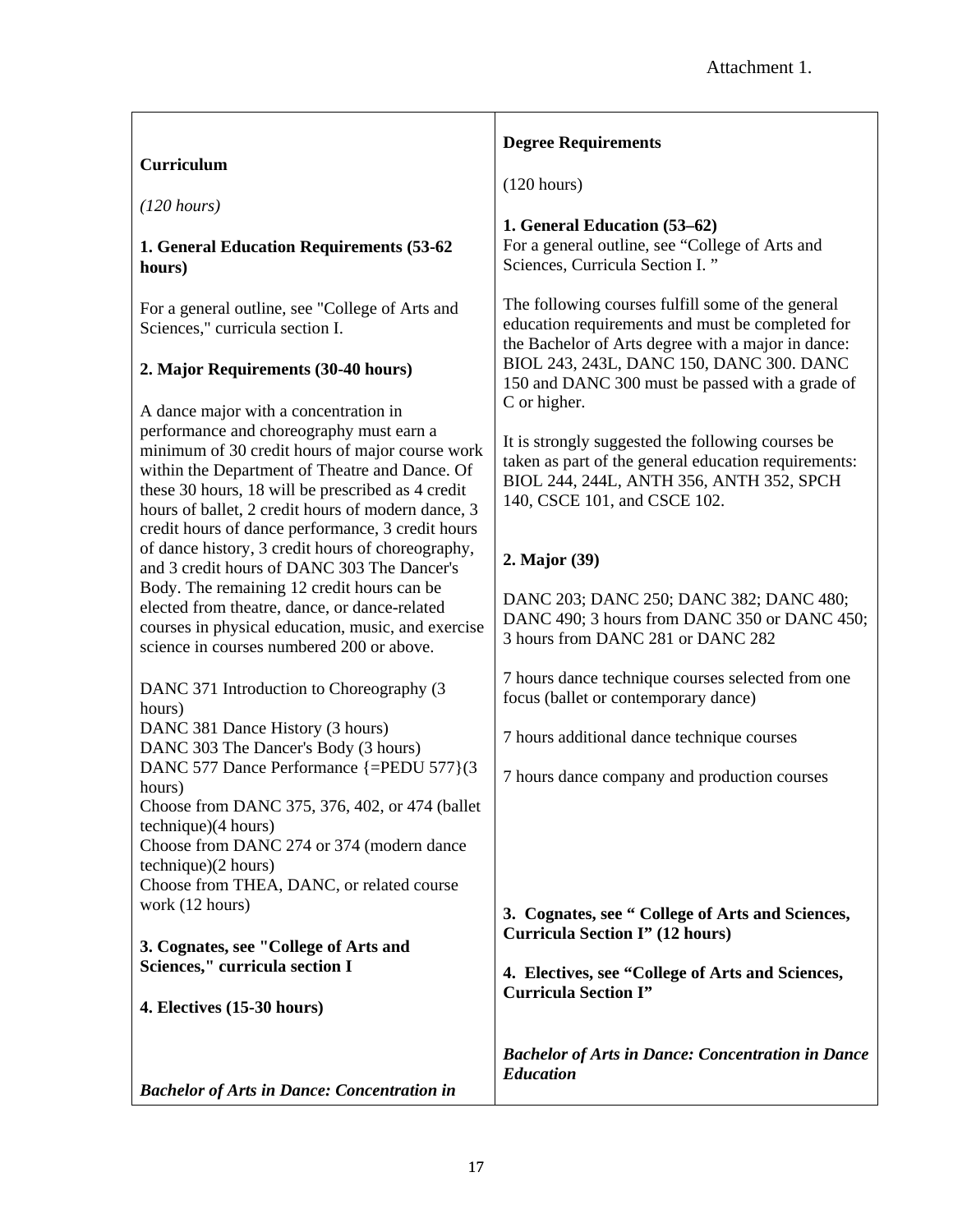| <b>Dance Education</b>                                                                                                                                                                                                                                                                                                                                                                                                                                                                                                                                                                                                                                                                                                                                                                                                                                                                                                                                                                                                                                                                                                                                                                                                                                                                 |                                                                                                                                                                                                                                                                                                                                                                                                                                                                                                                                                                                                                                                                                                                                                                                                                                                                                                                                                                                                                                                                                                                                                                                                                                                            |
|----------------------------------------------------------------------------------------------------------------------------------------------------------------------------------------------------------------------------------------------------------------------------------------------------------------------------------------------------------------------------------------------------------------------------------------------------------------------------------------------------------------------------------------------------------------------------------------------------------------------------------------------------------------------------------------------------------------------------------------------------------------------------------------------------------------------------------------------------------------------------------------------------------------------------------------------------------------------------------------------------------------------------------------------------------------------------------------------------------------------------------------------------------------------------------------------------------------------------------------------------------------------------------------|------------------------------------------------------------------------------------------------------------------------------------------------------------------------------------------------------------------------------------------------------------------------------------------------------------------------------------------------------------------------------------------------------------------------------------------------------------------------------------------------------------------------------------------------------------------------------------------------------------------------------------------------------------------------------------------------------------------------------------------------------------------------------------------------------------------------------------------------------------------------------------------------------------------------------------------------------------------------------------------------------------------------------------------------------------------------------------------------------------------------------------------------------------------------------------------------------------------------------------------------------------|
| The B.A. in Dance with a concentration in dance<br>education is pending approval as a teacher<br>certification program from the State Board of<br>Education.<br><b>Admission Requirements</b><br>New freshmen who meet University admissions<br>standards are eligible for admission to the dance<br>program with a concentration in dance education<br>offered by the College of Arts and Sciences in<br>cooperation and collaboration with the College of<br>Education. Students who wish to enter the<br>program from another college on the Columbia<br>campus or another USC campus must be in good<br>standing and have a cumulative GPA of 2.00 or<br>higher if they have completed less than 30<br>semester hours of credit or have a GPA of 2.25 if<br>they have 30 semester hours or more. Students<br>who wish to enter the program from a regionally<br>accredited college or university other than USC<br>must meet applicable admissions standards of the<br>University. Students may not transfer credit for<br>any course that carries a grade lower than C. All<br>students applying to the program will be given a<br>dance theory and content placement exam. If<br>accepted, all dance majors with a concentration in<br>dance education must fulfill professional | <b>Admission Requirements</b><br>1. Entering freshmen and transfer students must meet<br>University admissions requirements and academic<br>standards.<br>2. Initial acceptance into the dance education<br>concentration is dependent upon a qualifying dance<br>audition in ballet or contemporary dance.<br>3. Dance majors in dance education are encouraged<br>to complete all four years at USC Columbia Campus,<br>due to the rigorous and ongoing nature of the<br>technical proficiency, as well as company and world<br>dance requirements. If a student chooses to transfer<br>into the dance major with a concentration in dance<br>education, additional course work may be necessary<br>due to deficiencies.<br>4. Students who wish to enter the program from<br>another major on the Columbia campus or from<br>another USC campus must be in good standing and<br>have a cumulative GPA of 2.0 or higher.<br>5. Students in the dance major with a concentration<br>in dance education must have the required minimum<br>GPA for student teaching $(2.500)$ prior to acceptance<br>to that portion of the degree program. Students are<br>encouraged to maintain a minimum GPA of 3.000<br>throughout the program, because some semesters |
| education program requirements.                                                                                                                                                                                                                                                                                                                                                                                                                                                                                                                                                                                                                                                                                                                                                                                                                                                                                                                                                                                                                                                                                                                                                                                                                                                        | require course overloads.<br><b>Progression Requirements</b><br>1. At the end of each semester, dance majors are<br>formally evaluated for technical placement and/or<br>progression to the next level of dance technique.<br>2. As part of graduation requirements, students must<br>move up at least one level beyond their entry level in<br>ballet or contemporary dance.<br>3. Dance majors with a concentration in dance<br>education must fulfill Professional Program in<br>Education requirements.<br>4. Dance majors with a concentration in dance<br>education must complete all performance,<br>choreography, and production requirements before<br>the student teaching semester. Students must also<br>make a grade of $C+$ or higher in DANC 471 before<br>advancing to DANC 479.                                                                                                                                                                                                                                                                                                                                                                                                                                                           |

**Professional Education Requirements** Teacher Preparation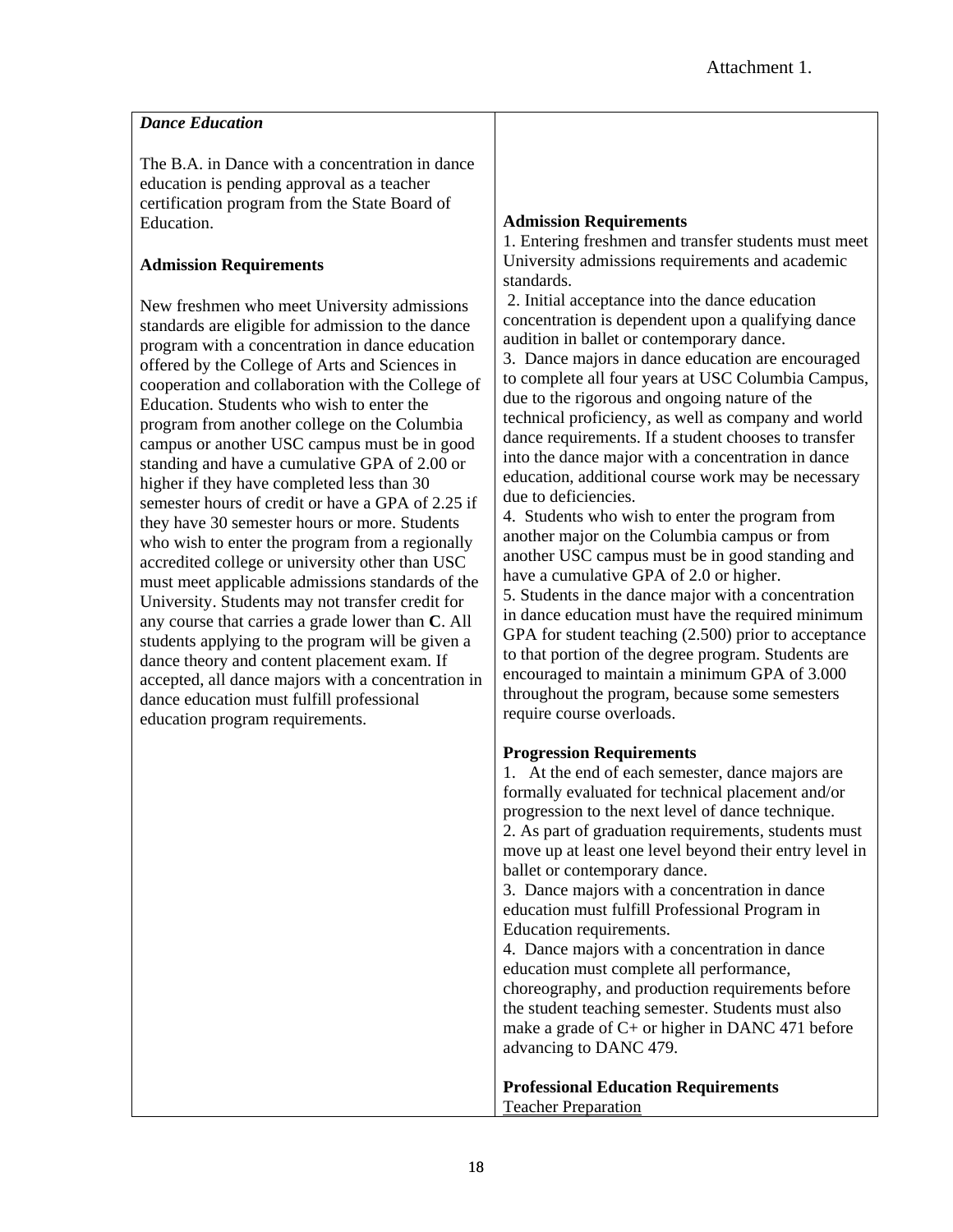| The dance major with a concentration in dance          |
|--------------------------------------------------------|
| education supports prospective teachers in             |
| developing both in-depth content knowledge and         |
| appropriate knowledge, skills, and dispositions of     |
| teaching required in today's classrooms. Extensive     |
| clinical experiences in a variety of appropriate PreK- |
| 12 classrooms and schools are a central component      |
| of the program. Undergraduate Program in Dance         |
| Education                                              |
| Students who wish to become dance teachers pursue      |
| an intensive academic study in the area of dance in    |
|                                                        |
| combination with professional training for teaching    |
| grades PreK-12. To receive a recommendation for        |
| professional certification, students must complete the |
| Bachelor of Arts degree, major in dance with a         |
| concentration in dance education, be admitted to the   |
| Professional Program in Education, pass the required   |
| professional examinations and a performance-based      |
| teaching assessment, and meet all requirements for     |
| teacher certification set by the South Carolina        |
| Department of Education.                               |
| Certification                                          |
| Degree requirements and certification requirements     |
| are linked. Inasmuch as certification requirements     |
| are the responsibility of the State Board of           |
| Education, if state regulations change, degree         |
| requirements are also subject to change. All students  |
| seeking a recommendation for certification must:       |
| 1. Successfully complete the requirements of the       |
| degree program;                                        |
| 1. Achieve test scores at or above the level           |
| established by the state on the program-appropriate    |
| exams (Praxis II series);                              |
| 2. Submit scores earned on the Praxis (Praxis II       |
| Series) to the Office of Student Affairs, College of   |
| Education, Wardlaw 113, and to the S.C. Department     |
| of Education;                                          |
| 3. Submit to an FBI check for prior felony             |
| convictions prior to full-time clinical experience;    |
| 4. Pay all certification fees as required;             |
| 5. Successfully complete ADEPT requirements with       |
| a positive recommendation for certification.           |
| Professional Program in Education                      |
| Admission to the Professional Program in Education     |
| is granted by the dean of the College of Education     |
| and constitutes the first "midpoint" review in each    |
| respective assessment system. Information about the    |
| Professional Program in Education, the directed        |
| teaching/internship, specific deadlines, and           |
| applications are available from the Office of Student  |
| Affairs, College of Education.                         |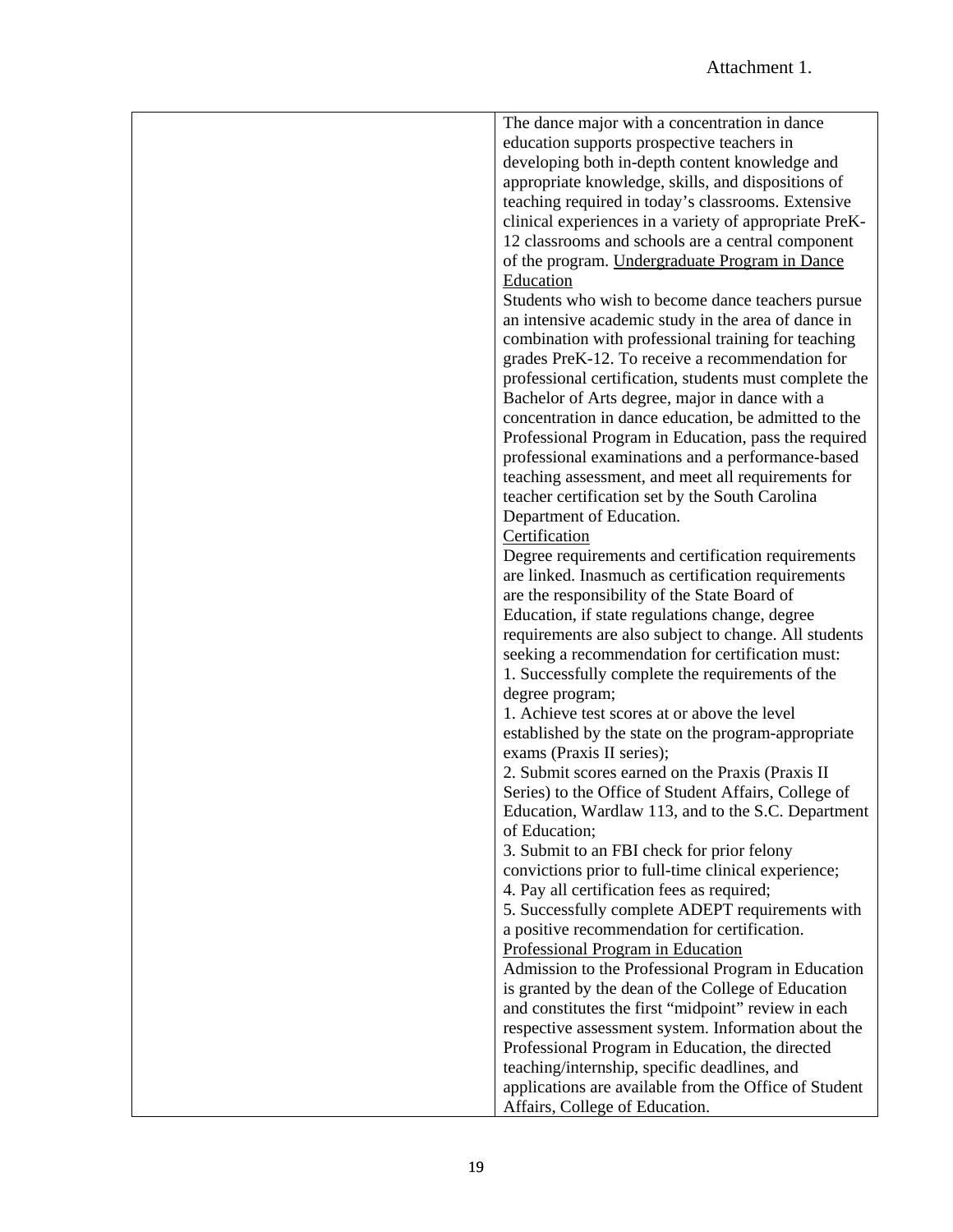|                                                                                                                                                                                                                         | <b>Degree Requirements</b>                                                                                                                                  |
|-------------------------------------------------------------------------------------------------------------------------------------------------------------------------------------------------------------------------|-------------------------------------------------------------------------------------------------------------------------------------------------------------|
|                                                                                                                                                                                                                         | $(139-148 \text{ hours})$                                                                                                                                   |
| Curriculum                                                                                                                                                                                                              | 1. General Education (53–62)                                                                                                                                |
| (126 hours)                                                                                                                                                                                                             | For a general outline, see "College of Arts and<br>Sciences, Curricula Section I."                                                                          |
| 1. General Education Requirements (53-62<br>hours)                                                                                                                                                                      | The following courses fulfill some of the general<br>education requirements and must be completed for<br>the Bachelor of Arts degree with a major in Dance: |
| For a general outline, see "College of Arts and<br>Sciences," curricula section I.                                                                                                                                      | BIOL 243, 243L, DANC 150, DANC 300. DANC<br>150 and DANC 300 must be passed with a grade of<br>C or higher.                                                 |
| 2. Major Requirements (51-55)                                                                                                                                                                                           | It is strongly suggested the following courses be                                                                                                           |
| A dance major with a concentration in dance<br>education must earn a minimum of 51 to 55 credit<br>hours of major course work, which includes 12                                                                        | taken as part of the general education requirements:<br>BIOL 244, 244L, ANTH 356, ANTH 352, SPCH<br>140, CSCE 101, and CSCE 102.                            |
| credit hours of student teaching. Some of the<br>course work will originate from the College of                                                                                                                         | 2. Major (50)                                                                                                                                               |
| Education. Of these minimum 51 hours, 34 from<br>the dance curriculum will be prescribed as<br>follows:                                                                                                                 | Required: DANC 203, DANC 250, DANC 281,<br>DANC 282, DANC 350, DANC 382, DANC 480,<br><b>DANC 450</b>                                                       |
| DANC 577 Dance Performance (3 hours)<br>DANC 479 Teaching Internship in Dance                                                                                                                                           | 7 hours ballet technique courses                                                                                                                            |
| Education (12 hours)<br>DANC 477 Teaching Methods of Dance and                                                                                                                                                          | 7 hours contemporary dance technique courses                                                                                                                |
| Practicum (4 hours)<br>DANC 303 The Dancer's Body (3 hours)                                                                                                                                                             | 7 hours world dance technique courses                                                                                                                       |
| DANC 381 Dance History (3 hours)<br>DANC 371 Introduction to Choreography (3                                                                                                                                            | 7 hours dance company and production courses                                                                                                                |
| hours)<br>Choose from DANC 375, 376, 402, or 474 (ballet                                                                                                                                                                | 3. Professional Education (24)                                                                                                                              |
| technique) (4 hours)<br>Choose from DANC 274 or 374 (modern dance<br>technique) (2 hours)                                                                                                                               | DANC 270, DANC 270P, DANC 370, DANC 370P,<br>DANC 479, DANC 470, DANC 471                                                                                   |
|                                                                                                                                                                                                                         | 4. Education Cognate (12)                                                                                                                                   |
| The remaining 17 hours will be offered by the<br>Department of Physical Education and/or the<br>College of Education and meet state certification<br>requirements. They are:                                            | EDFN 300, EDPY 401, PEDU 515, ARTE 360                                                                                                                      |
| PEDU 340 Practicum in the Instruction of Young<br>Learners in Movement Settings (1 hour)<br>PEDU 360 Instructional Aspects of Physical<br>Education (3 hours)<br>PEDU 515 Physical Education for Inclusion (3<br>hours) |                                                                                                                                                             |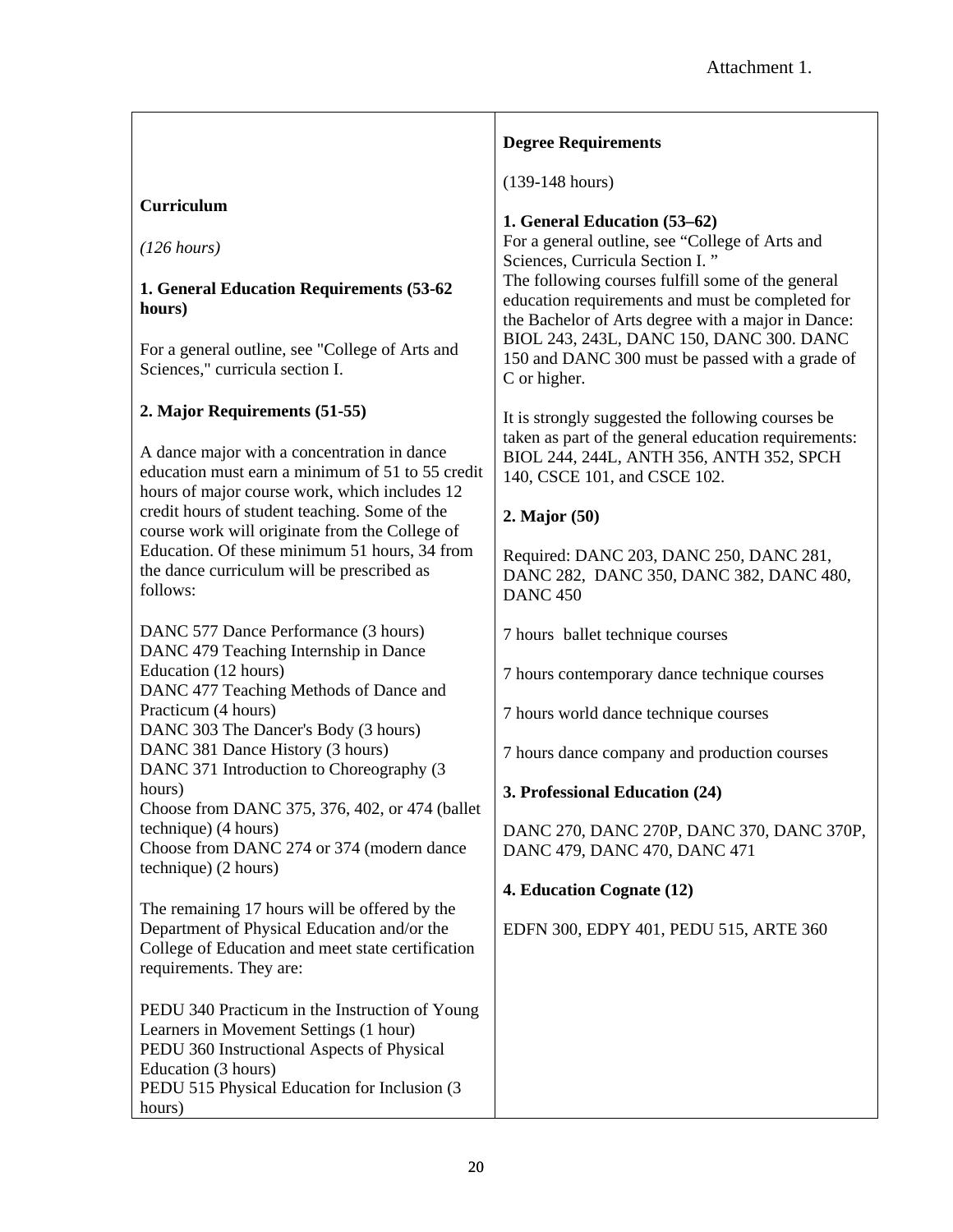| EDFN 300 Schools in Communities (3 hours)                                                              |  |
|--------------------------------------------------------------------------------------------------------|--|
| EDPY 401 Learning and Diversity of Learning (3)                                                        |  |
| hours)                                                                                                 |  |
| EDPY 401P Practicum: Learners and the                                                                  |  |
| Diversity of Learning (1 hour)                                                                         |  |
| EDSE 584 Middle and High School Internship                                                             |  |
| Seminar (3 hours)                                                                                      |  |
|                                                                                                        |  |
| Recommended elective courses:                                                                          |  |
|                                                                                                        |  |
| PEDU 263 Introduction to Athletic Training (2)                                                         |  |
| hours)                                                                                                 |  |
| PEDU 263L Athletic Training Lab (1 hour)                                                               |  |
|                                                                                                        |  |
| <b>Progression Requirements</b>                                                                        |  |
|                                                                                                        |  |
| To remain in the dance program with a                                                                  |  |
| concentration in dance education, a student must                                                       |  |
| make satisfactory progress toward a degree. A                                                          |  |
| student who fails to make satisfactory progress                                                        |  |
| may be placed on academic probation or removed                                                         |  |
| from the college.                                                                                      |  |
|                                                                                                        |  |
| <b>Professional Education Program Requirements</b>                                                     |  |
|                                                                                                        |  |
| Information regarding the professional education                                                       |  |
| program and certification are available from the                                                       |  |
| Office of Student Affairs, College of Education,                                                       |  |
| Wardlaw 113, 803-777-6732, teach@gwm.sc.edu.                                                           |  |
|                                                                                                        |  |
| 1. Upon completion of 60 semester hours of                                                             |  |
| course work including courses specified by the                                                         |  |
| program area, the candidate should submit an                                                           |  |
| application to the College of Education Office of<br>Student Affairs for admission to the professional |  |
| program. To be admitted into the professional                                                          |  |
| program, candidates must have:                                                                         |  |
|                                                                                                        |  |
| a. a cumulative grade point average                                                                    |  |
| (GPA) of at least 2.50.                                                                                |  |
| <b>b.</b> a passing score on Praxis I (all three                                                       |  |
| tests).                                                                                                |  |
| c. grades of C or better in English (ENGL                                                              |  |
| 101 and 102) and public communication                                                                  |  |
| (SPCH 140).                                                                                            |  |
| <b>d.</b> a grade of C or better in all dance                                                          |  |
| courses.                                                                                               |  |
| e. a passing score on a dance proficiency                                                              |  |
| written exam.                                                                                          |  |
| f. a completed professional program                                                                    |  |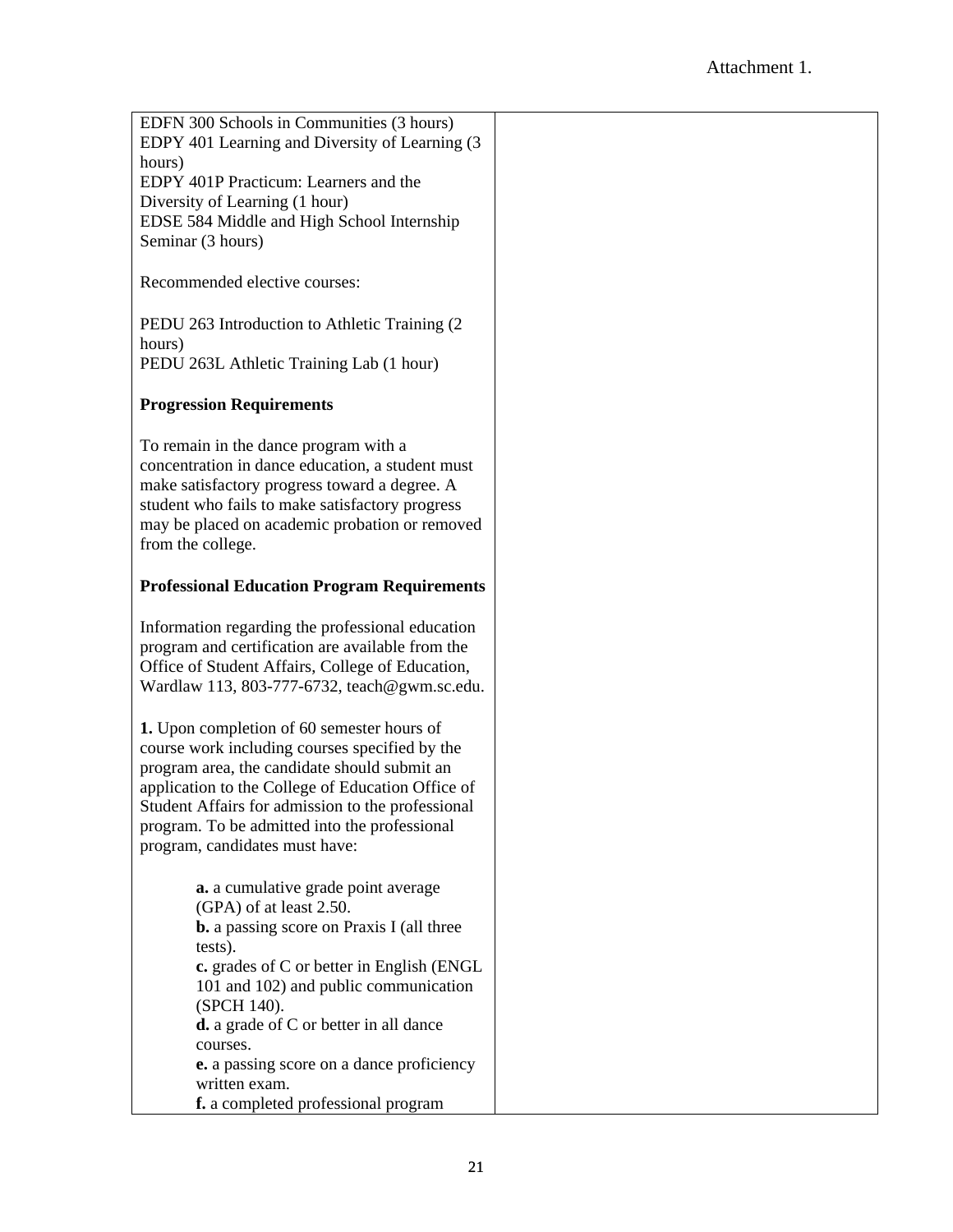| application with appropriate signatures.           |  |
|----------------------------------------------------|--|
| Note: If members of the University dance           |  |
| faculty have specific concerns regarding           |  |
| an applicant's potential to become a               |  |
| professional educator, the Professional            |  |
| <b>Education Committee for Dance (PECD)</b>        |  |
| may request a personal interview with the          |  |
| applicant to make their determination.             |  |
| Such concerns may include but are not              |  |
| limited to an unsatisfactory professional          |  |
| disposition, a lack of intellectual                |  |
| motivation, inadequate interpersonal               |  |
| skills, an uncooperative attitude, violation       |  |
| of fundamental academic principles of              |  |
| honesty and integrity, or weakness in              |  |
| expressive skills. The PECD's                      |  |
| identification of such weaknesses in               |  |
| either writing or speech may require               |  |
| additional academic work as a condition            |  |
| of acceptance.                                     |  |
|                                                    |  |
| 2. A formal admissions application is also         |  |
| required for the fourth-year student teaching      |  |
| internship program, which is also submitted to the |  |
| College of Education. For admission to the         |  |
| internship, a candidate must:                      |  |
|                                                    |  |
| <b>a.</b> be admitted to the professional          |  |
| education program.                                 |  |
| <b>b.</b> have completed 100 hours of practicum    |  |
| in dance education through course                  |  |
| practica, the USC Dance Conservatory,              |  |
| the College of Education Gateway Center,           |  |
| and/or other experiences as approved by            |  |
| the dance education faculty.                       |  |
| c. complete DANC 477.                              |  |
| d. complete PEDU 340/360.                          |  |
| e. complete EDFN 300, EDPY 401, and                |  |
| EDPY 401P.                                         |  |
| f. complete six courses in content area of         |  |
| dance.                                             |  |
| g. achieve a GPA of 2.50 or higher in all          |  |
| dance and education course work.                   |  |
| <b>h.</b> have a satisfactory personal interview   |  |
| with a committee of dance and education            |  |
| faculty.                                           |  |
| i. pass criminal background check and              |  |
| health screening requirements.                     |  |
|                                                    |  |
| 3. Certification: All students seeking initial     |  |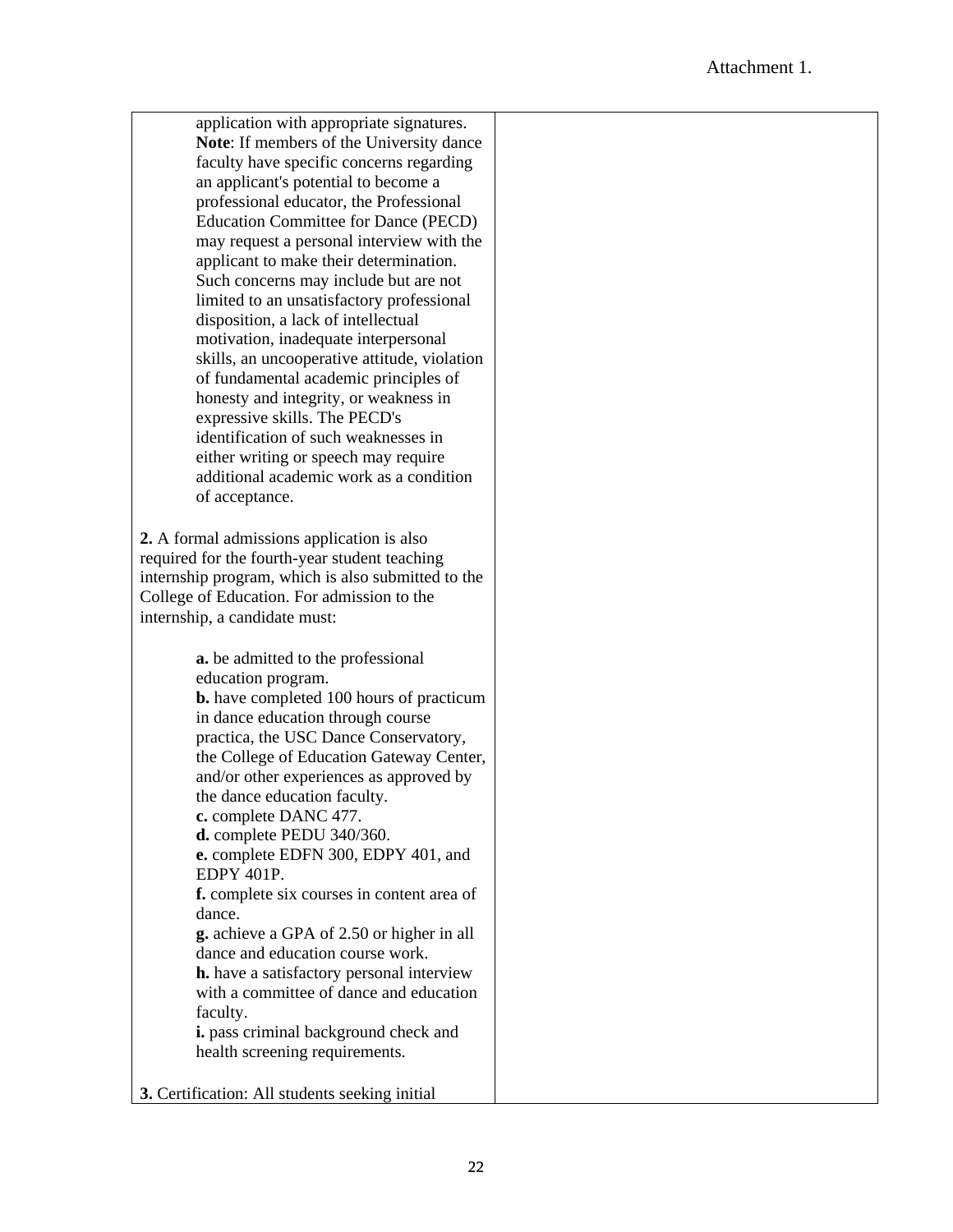| teacher certification must meet the following            |  |
|----------------------------------------------------------|--|
| requirements:                                            |  |
|                                                          |  |
| a. successfully complete the requirements                |  |
| of the degree program.                                   |  |
| <b>b.</b> achieve scores at or above the criteria        |  |
| established by the state on the program-                 |  |
| appropriate exams (Praxis II series).                    |  |
| Scores earned on the Praxis must be                      |  |
| submitted to the Office of Student                       |  |
| Affairs, College of Education, and to the                |  |
| South Carolina State Department of                       |  |
| Education.                                               |  |
| c. submit an application for certification               |  |
| to the College of Education Office of                    |  |
| Student Affairs and pay all certification                |  |
| fees as required.                                        |  |
|                                                          |  |
| <b>Exit Requirements</b>                                 |  |
|                                                          |  |
| <b>1.</b> Successfully complete all degree requirements. |  |
|                                                          |  |
| 2. Complete and submit an application for                |  |
| graduation to the College of Arts and Sciences           |  |
| early in the last semester of the senior year.           |  |
| Students should consult the official University          |  |
| calendar for the specific date the application is        |  |
| due.                                                     |  |

# **2. MOORE SCHOOL OF BUSINESS**

# **A. Department of Economics**

# **Change in prerequisites**

| To: | From: ECON 321<br><b>ECON 321</b> | Intermediate Microeconomic Theory. (3)<br>Intermediate Microeconomic Theory. (3) (Prereq: ECON 221 and<br>222 or 224, MATH 122 or 141) |
|-----|-----------------------------------|----------------------------------------------------------------------------------------------------------------------------------------|
| To: | From: ECON 322<br>ECON 322        | Intermediate Macroeconomic Theory. (3)<br>Intermediate Macroeconomic Theory. (3) (Prereq: ECON 221 and<br>222 or 224, MATH 122 or 141) |
|     | From: ECON 594                    | Introduction to Econometrics. (3) (Prereq: MGSC 291 or STAT<br>201)                                                                    |
| To: | <b>ECON 594</b>                   | Introduction to Econometrics. (3) (Prereq: MGSC 291 or STAT<br>201, MATH 122 or 141)                                                   |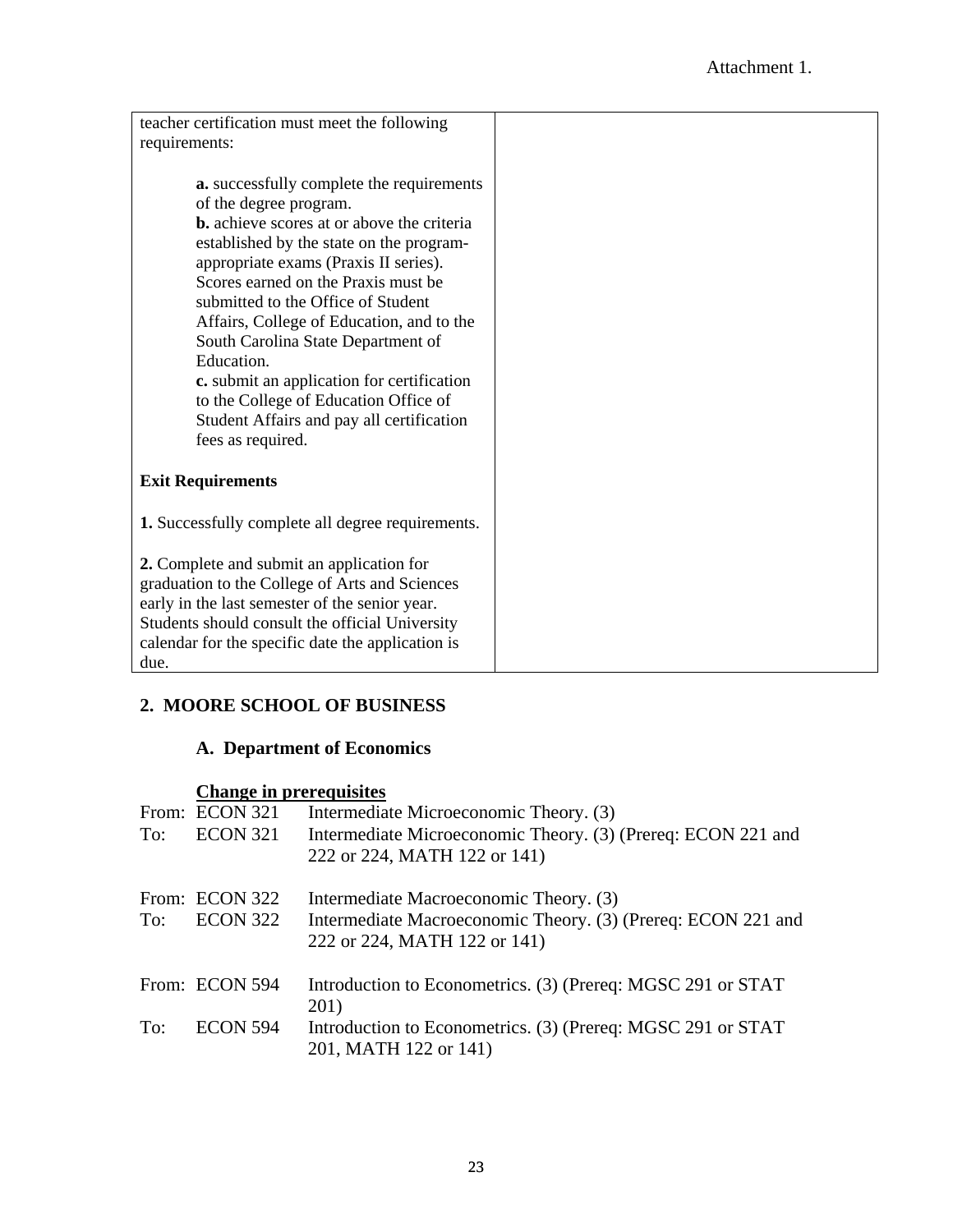# **Change in curriculum, Website 2005-06 Undergraduate Bulletin, addition of entrance and progression requirements for the Economics major in Arts and Sciences.**

The new wording shown below will be added to the curriculum description in the bulletin, following the **Overview** and prior to **Degree Requirements.** 

| Current | <b>Proposed</b>                                                                                                                                                                                                                                                                                                                                                                    |
|---------|------------------------------------------------------------------------------------------------------------------------------------------------------------------------------------------------------------------------------------------------------------------------------------------------------------------------------------------------------------------------------------|
|         | <b>Entrance requirements</b>                                                                                                                                                                                                                                                                                                                                                       |
|         | <b>Lower division.</b> Freshmen and transfer<br>students must meet all University and<br>College admission requirements. Students<br>transferring from other institutions or from<br>other majors on the Columbia campus must<br>meet all such requirements and have a GPA<br>of 2.25 or better. All students enter the<br>lower division when the economics major<br>is declared. |
|         | <b>Progression requirements</b>                                                                                                                                                                                                                                                                                                                                                    |
|         | <b>Lower division.</b> Students in the lower<br>division may not enroll in ECON 321/322<br>or in courses for which these courses are<br>prerequisite.                                                                                                                                                                                                                              |
|         | <b>Upper division.</b> Progression into the<br>upper division requires the completion of<br>ECON 221 and 222 (or ECON 224) and<br>MATH 122 or 141 with a grade of C or<br>better in each of these courses.                                                                                                                                                                         |

# **3. COLLEGE OF EDUCATION**

# **Department of Physical Education**

## **Deletions**

| <b>PEDU 162</b> | Beginning Modern Dance. [=THSP 274] (1)    |
|-----------------|--------------------------------------------|
| <b>PEDU 163</b> | Intermediate Modern Dance. [=THSP 374] (1) |
| <b>PEDU 164</b> | Beginning Ballet. [=THSP 375] (1)          |
| PEDU 165        | Intermediate Ballet. $[=THSP 376] (1)$     |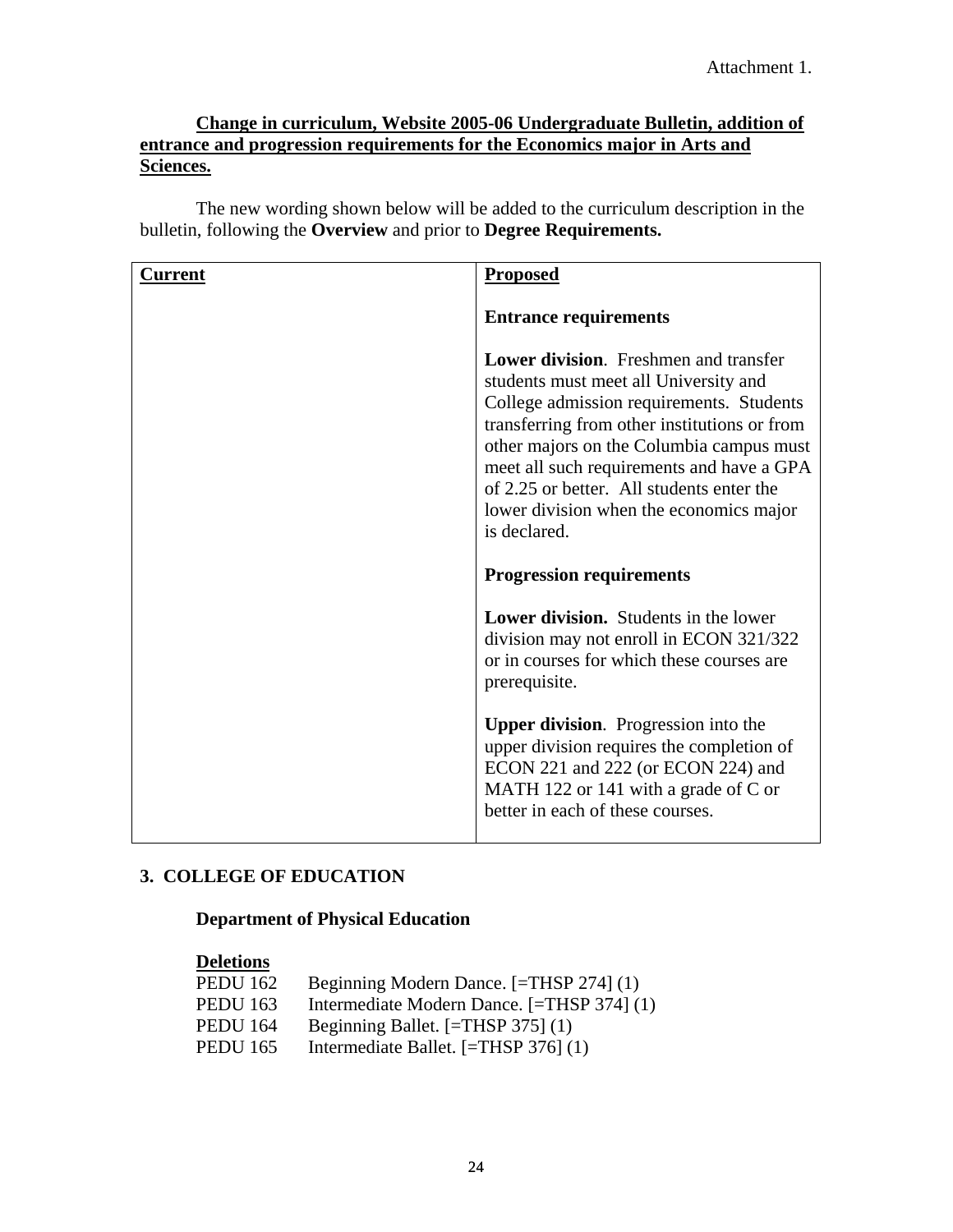# **4. COLLEGE OF ENGINEERING AND INFORMATION TECHNOLOGY**

# **A. Department of Civil and Environmental Engineering**

# **New course**

| $ECIV$ 541 | Highway Design. (3) (Prereq: ECIV 340 or consent of instructor) |  |
|------------|-----------------------------------------------------------------|--|
|            | Design of transportation facilities using relevant tools and    |  |
|            | guidelines with emphasis on physical and operational aspects of |  |
|            | arterials, freeways, intersections, and interchanges, including |  |
|            | geometry, capacity, control, and safety.                        |  |
|            | Also to be offered via telecommunications.                      |  |

# **Change in number and prerequisite**

|     | From: ECIV 301 | Programming and Graphics for Civil Engineering. (3) (Prereq: |
|-----|----------------|--------------------------------------------------------------|
|     |                | ECIV 111)                                                    |
| To: | ECIV 201       | Programming and Graphics for Civil Engineering. (3) (Prereq: |
|     |                | ECIV 111, C or better in MATH 142, C or better in ECIV 200)  |

# **Change in corequisite and prerequisite**

| To: | From: ECIV 360<br><b>ECIV 360</b> | Fluid Mechanics. (3) (Prereq: grade of C or better in ECIV 210)<br>Fluid Mechanics. (3) (Prereq: C or better in ECIV 210, Coreq:<br><b>MATH 241)</b> |
|-----|-----------------------------------|------------------------------------------------------------------------------------------------------------------------------------------------------|
|     | From: ECIV 362L                   | Introduction to Water Resources Engineering Laboratory. (1)<br>(Coreq: ECIV 360)                                                                     |
| To: | ECIV 362L                         | Introduction to Water Resources Engineering Laboratory. (1)<br>(Prereq: ECIV 201, Coreq: ECIV 362)                                                   |
|     | From: ECIV 470                    | Civil Engineering Design. (3) (Prereq: ECIV 330, ECIV 327 or<br><b>ECIV 362)</b>                                                                     |
| To: | <b>ECIV 470</b>                   | Civil Engineering Design. (3) (Coreq: Two ECIV distribution<br>courses)                                                                              |
|     | <b>Change in prerequisites</b>    |                                                                                                                                                      |
|     | From: ECIV 210                    | Dynamics. (3) (Prereq: grade of C or better in ECIV 200)                                                                                             |
| To: | <b>ECIV 210</b>                   | Dynamics. (3) (Prereq: C or better in ECIV 200 and in MATH<br>142)                                                                                   |
|     | From: ECIV 220                    | Mechanics of Solids. (3) (Prereq: MATH 241 and a grade of C or<br>better in ECIV 200)                                                                |
| To: | <b>ECIV 220</b>                   | Mechanics of Solids. (3) (Prereq: C or better in ECIV 200 and C or<br>better in MATH 142)                                                            |
| To: | From: ECIV 303L<br>ECIV 303L      | Civil Engineering Materials Laboratory. (1) (Coreq: ECIV 303)<br>Civil Engineering Materials Laboratory. (1) (Prereq: ECIV 201,                      |
|     |                                   | Coreq: ECIV 303)                                                                                                                                     |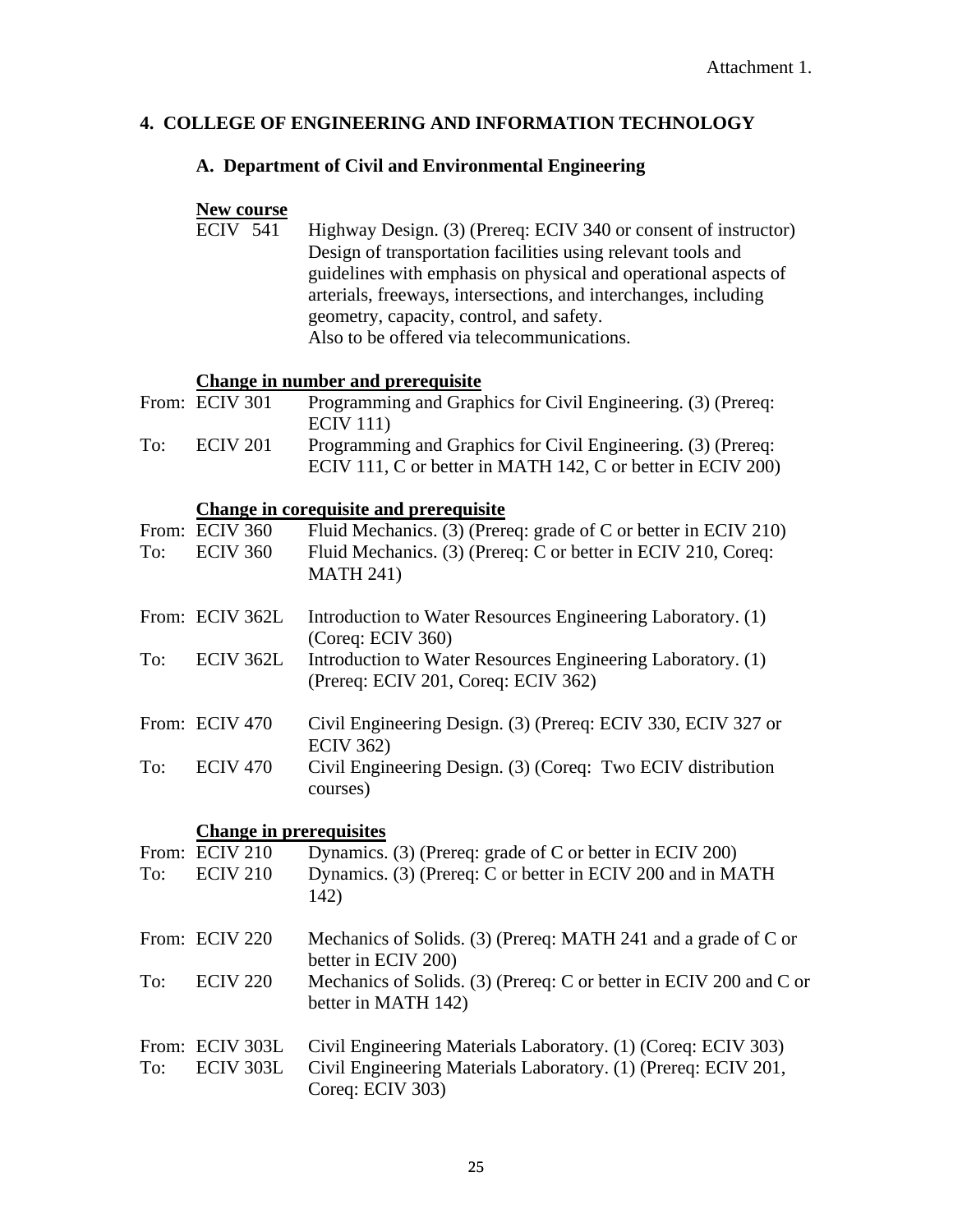|     | From: ECIV 320                    | Structural Analysis I. (3) (Prereq: grade of C or better in ECIV<br>220)                                              |
|-----|-----------------------------------|-----------------------------------------------------------------------------------------------------------------------|
| To: | <b>ECIV 320</b>                   | Structural Analysis I. (3) (Prereq: ECIV 201 and C or better in<br><b>ECIV 220)</b>                                   |
| To: | From: ECIV 330L<br>ECIV 330L      | Geotechnical Laboratory. (1) (Coreq: ECIV 330)<br>Geotechnical Laboratory. (1) (Prereq: ECIV 201, Coreq: ECIV<br>330) |
|     | From: ECIV 340                    | Introduction to Transportation Engineering. (3) (Prereq: ECIV 301,<br><b>MATH 241)</b>                                |
| To: | <b>ECIV 340</b>                   | Introduction to Transportation Engineering. (3) (Prereq: ECIV 201,<br>C or better in ECIV 210)                        |
|     | From: ECIV 350                    | Introduction to Environmental Engineering. (3) (Prereq: CHEM<br>111, MATH 141)                                        |
| To: | <b>ECIV 350</b>                   | Introduction to Environmental Engineering. (3) (Prereq: CHEM<br>112, MATH 142)                                        |
|     | From: ECIV 350L                   | Introduction to Environmental Engineering Laboratory. (1) (Coreq:<br><b>ECIV 350)</b>                                 |
| To: | ECIV 350L                         | Introduction to Environmental Engineering Laboratory. (1)<br>(Prereq: ECIV 201, Coreq: ECIV 350)                      |
|     | From: ECIV 405                    | Systems Applications in Civil Engineering. (3) (Prereq: Upper<br>division)                                            |
| To: | <b>ECIV 405</b>                   | Systems Applications in Civil Engineering. (3) (Prereq: ECIV 201)                                                     |
| To: | From: ECIV 521<br><b>ECIV 521</b> | Numerical Methods in Mechanics. (3) (Prereq: MATH 242)<br>Numerical Methods in Mechanics. (3) (Prereq: ECIV 201)      |
|     | From: ECIV 524<br>To: ECIV 524    | Structural Vibrations. (3) (Prereq: ECIV 210 and 320)<br>Structural Vibrations. (3) (Prereq: ECIV 320)                |
|     | From: ECIV 551                    | Elements of Water and Wastewater Treatment. (3) (Prereq: ECIV<br><b>350</b> )                                         |
| To: | <b>ECIV 551</b>                   | Elements of Water and Wastewater Treatment. (3) (Prereq: ECIV<br>350 or instructor's approval)                        |
|     | From: ECIV 556                    | Air Pollution Control Engineering. (3) (Prereq: MATH 142, PHYS<br>211, CHEM 112, or consent of instructor)            |
| To: | <b>ECIV 556</b>                   | Air Pollution Control Engineering. (3) (Prereq: ECIV 350 or<br>instructor's approval)                                 |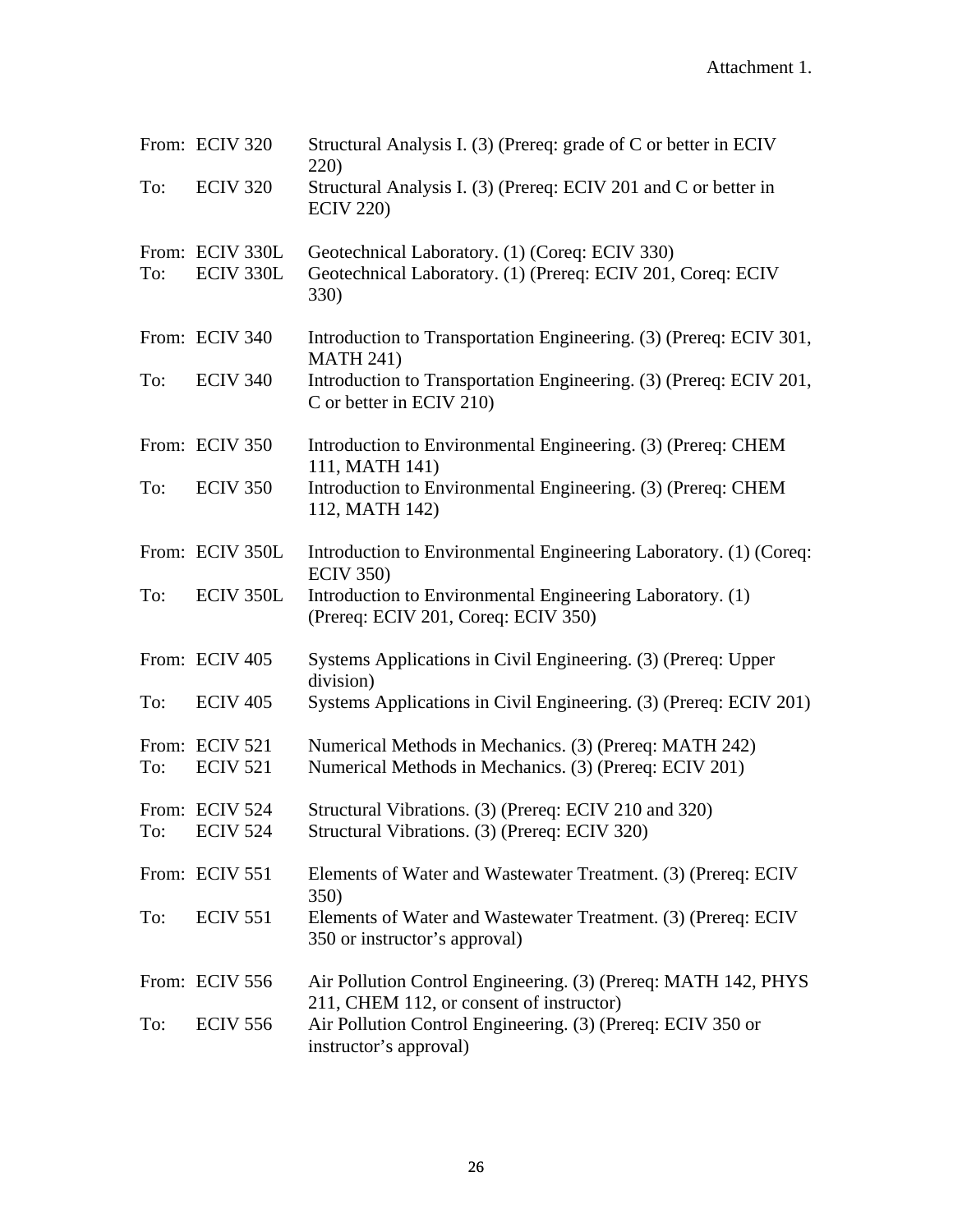|     | From: ECIV 557  | Sustainable Construction for Engineers. (3) (Prereq: CHEM 112<br>and ECIV 570 or consent of instructor)                |
|-----|-----------------|------------------------------------------------------------------------------------------------------------------------|
| To: | <b>ECIV 557</b> | Sustainable Construction for Engineers. (3) (Prereq: ECIV 350,<br>570, or instructor's approval)                       |
|     | From: ECIV 558  | Environmental Engineering Process Modeling. (3) (Prereq: ECIV<br>350 or consent of instructor)                         |
| To: | <b>ECIV 558</b> | Environmental Engineering Process Modeling. (3) (Prereq: ECIV<br>350, MATH 242, or instructor's approval)              |
|     | From: ECIV 563  | Subsurface Hydrology. (3) (Prereq: ECIV 310 and ECIV 360)                                                              |
| To: | <b>ECIV 563</b> | Subsurface Hydrology. (3) (Prereq: ECIV 201, 360)                                                                      |
|     | From: ECIV 570  | Land Development for Engineers. (3) (Prereq: ECIV 111,<br>minimum junior standing)                                     |
| To: | <b>ECIV 570</b> | Land Development for Engineers. (3) (Prereq: Three from ECIV<br>320, 330, 340, 350, and 362, or instructor's approval) |

#### **Change in curriculum, Website 2005-06 Undergraduate Bulletin, under Degree Requirements.**

| <b>Current</b>                                                                                                                                                                                                                                                                                                                                                                                                                                                     | <b>Proposed</b>                                                                                                                                                                                                                                                                                                                                                                                                               |
|--------------------------------------------------------------------------------------------------------------------------------------------------------------------------------------------------------------------------------------------------------------------------------------------------------------------------------------------------------------------------------------------------------------------------------------------------------------------|-------------------------------------------------------------------------------------------------------------------------------------------------------------------------------------------------------------------------------------------------------------------------------------------------------------------------------------------------------------------------------------------------------------------------------|
| <b>Civil Engineering Curriculum</b>                                                                                                                                                                                                                                                                                                                                                                                                                                | <b>Civil Engineering Curriculum</b>                                                                                                                                                                                                                                                                                                                                                                                           |
| (128 hours)                                                                                                                                                                                                                                                                                                                                                                                                                                                        | $(129 \text{ hours})$                                                                                                                                                                                                                                                                                                                                                                                                         |
| ENGL 101, 102 (6 hours)<br>Liberal Arts (12 hours)<br>MATH 141, 142, 241, 242 (14 hours)<br>STAT 509 (3 hours)<br>CHEM 111(4 hours)<br>PHYS 211, 211L (4 hours)<br>Laboratory science electives (8 hours)<br>EMCH 290 or ELCT 221 (3 hours)<br>ECIV 111, 200, 210, 220, 301, 303, 303L, 320, 330,<br>330L, 350, 350L, 360, 362, 362L, 470 (41 hours)<br>ECIV requirements and electives (21 hours)<br>Engineering, science, or mathematics electives (9)<br>hours) | ENGL 101, 102 (6 hours)<br>Liberal Arts (12 hours)<br>MATH 141, 142, 241, 242 (14 hours)<br>STAT 509 (3 hours)<br>CHEM 111, 112 (8 hours)<br>PHYS 211, 211L, 212, 212L (8 hours)<br>ECIV 111, 200, 201, 210, 220, 303, 320, 330, 340,<br>350, 360, 362, 405, 470 (43 hours)<br><b>ECIV</b> laboratory (2 hours)<br>ECIV distribution and electives (24 hours)<br>Engineering, science, or mathematics electives (9)<br>hours) |
| Free elective (3 hours)                                                                                                                                                                                                                                                                                                                                                                                                                                            |                                                                                                                                                                                                                                                                                                                                                                                                                               |
| Notes:<br>The liberal arts courses must include at least one<br>history course, one fine arts course, and one<br>professional development course. The department<br>maintains a list of acceptable history, fine arts, and<br>professional development courses                                                                                                                                                                                                     | Notes:<br>The liberal arts courses must include at least one<br>history course, one fine arts course, and one<br>professional development course.<br>The department maintains a list of acceptable<br>history, fine arts, and professional development<br>courses.                                                                                                                                                            |
|                                                                                                                                                                                                                                                                                                                                                                                                                                                                    | <b>ECIV</b> laboratory includes two courses selected from                                                                                                                                                                                                                                                                                                                                                                     |